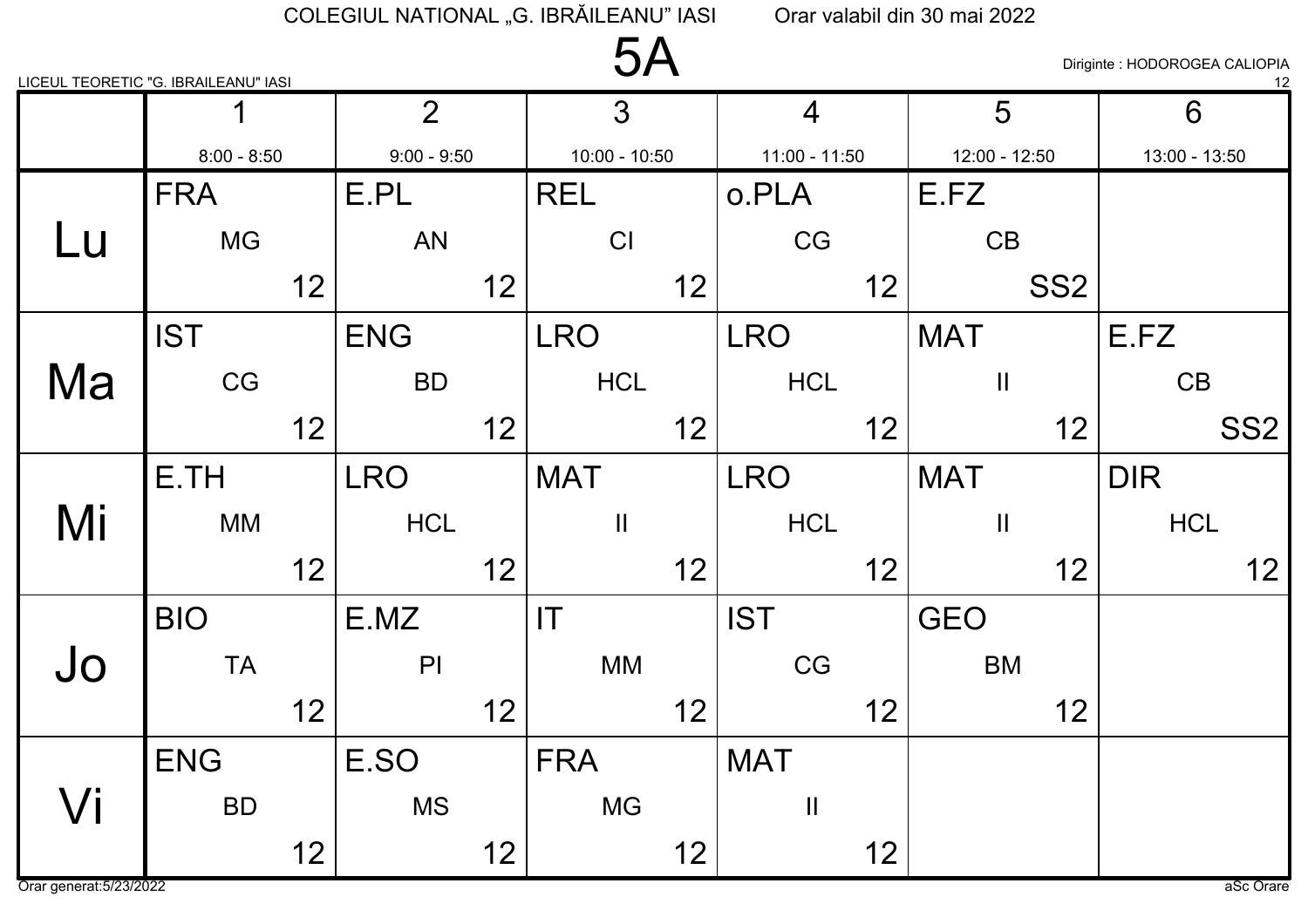|    | LICEUL TEORETIC "G. IBRAILEANU" IASI |    |                |    | <b>5B</b>       |                 |                 |    |                        |                 | Diriginte : SCARLATESCU LILIANA | 13 |
|----|--------------------------------------|----|----------------|----|-----------------|-----------------|-----------------|----|------------------------|-----------------|---------------------------------|----|
|    | 1                                    |    | $\overline{2}$ |    | 3               |                 | $\overline{4}$  |    | 5                      |                 | 6                               |    |
|    | $8:00 - 8:50$                        |    | $9:00 - 9:50$  |    | $10:00 - 10:50$ |                 | $11:00 - 11:50$ |    | 12:00 - 12:50          |                 | 13:00 - 13:50                   |    |
|    | <b>LRO</b>                           |    | <b>LRO</b>     |    | <b>IST</b>      |                 | E.TH            |    |                        |                 |                                 |    |
| Lu | <b>SA</b>                            |    | <b>SA</b>      |    | CG              |                 | MM              |    |                        |                 |                                 |    |
|    |                                      | 13 |                | 13 |                 | 13              |                 | 13 |                        |                 |                                 |    |
|    | <b>LRO</b>                           |    | <b>MAT</b>     |    | E.SO            |                 | <b>IST</b>      |    | E.FZ                   |                 |                                 |    |
| Ma | <b>SA</b>                            |    | IE             |    | <b>CM</b>       |                 | CG              |    | CB                     |                 |                                 |    |
|    |                                      | 13 |                | 13 |                 | 13              |                 | 13 |                        | SS <sub>2</sub> |                                 |    |
|    | <b>ENG</b>                           |    | E.PL           |    | <b>MAT</b>      |                 | <b>MAT</b>      |    | <b>LRO</b>             |                 |                                 |    |
| Mi | <b>SL</b>                            |    | <b>AN</b>      |    | IE              |                 | IE              |    | <b>SA</b>              |                 |                                 |    |
|    |                                      | 13 |                | 13 |                 | 13              |                 | 13 |                        | 13              |                                 |    |
|    | <b>ENG</b>                           |    | <b>REL</b>     |    | E.FZ            |                 | <b>MAT</b>      |    | $\mathsf{I}\mathsf{T}$ |                 | o.PLA                           |    |
| Jo | <b>SL</b>                            |    | CI             |    | CB              |                 | IE              |    | MM                     |                 | CG                              |    |
|    |                                      | 13 |                | 13 |                 | SS <sub>2</sub> |                 | 13 |                        | 13              |                                 | 13 |
|    | E.MZ                                 |    | <b>BIO</b>     |    | <b>GEO</b>      |                 | <b>DIR</b>      |    | <b>FRA</b>             |                 | <b>FRA</b>                      |    |
| Vi | $\mathsf{PI}$                        |    | <b>TA</b>      |    | <b>BM</b>       |                 | <b>SL</b>       |    | <b>BM</b>              |                 | <b>BM</b>                       |    |
|    |                                      | 13 |                | 13 |                 | 13              |                 | 13 |                        | 13              |                                 | 13 |

Orar generat: 5/23/2022

aSc Orare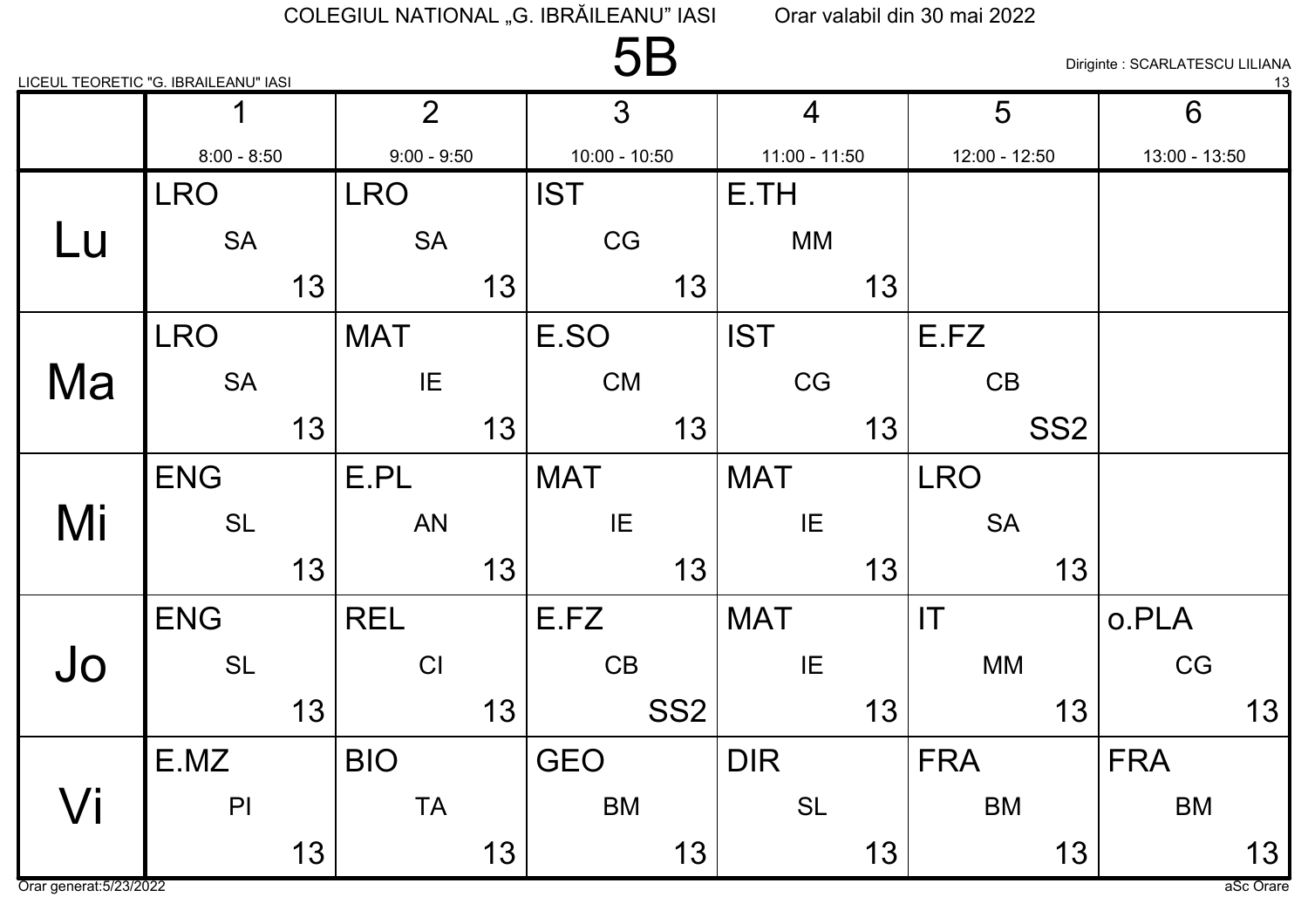### 6A ie

Diriginte : MORUZI MIHAELA

| LICEUL TEORETIC "G. IBRAILEANU" IASI |               |    |                |            |                 |    |                |    |               |                 |               |    |                | $\frac{14}{1}$ |
|--------------------------------------|---------------|----|----------------|------------|-----------------|----|----------------|----|---------------|-----------------|---------------|----|----------------|----------------|
|                                      |               |    | 2 <sup>1</sup> |            | 3               |    | $\overline{4}$ |    | 5             |                 | 6             |    | $\overline{7}$ |                |
|                                      | $8:00 - 8:50$ |    | $9:00 - 9:50$  |            | $10:00 - 10:50$ |    | 11:00 - 11:50  |    | 12:00 - 12:50 |                 | 13:00 - 13:50 |    | 14:00 - 14:50  |                |
|                                      | <b>MAT</b>    |    | E.FZ           |            | E.SO            |    | <b>FRA</b>     |    | <b>ENG</b>    |                 | <b>FIZ</b>    |    | IT             |                |
| Lu                                   | <b>TG</b>     |    | PC             |            | CD              |    | <b>MG</b>      |    | <b>BD</b>     |                 | CL            |    | <b>MM</b>      |                |
|                                      |               | 14 |                | <b>SS1</b> |                 | 14 |                | 14 |               | 14              |               | 14 |                | 14             |
|                                      | <b>ENG</b>    |    | <b>LRO</b>     |            | E.TH            |    | E.MZ           |    | <b>GEO</b>    |                 | <b>DIR</b>    |    |                |                |
| Ma                                   | <b>BD</b>     |    | HC             |            | <b>MM</b>       |    | PI             |    | <b>BG</b>     |                 | <b>MM</b>     |    |                |                |
|                                      |               | 14 |                | 14         |                 | 14 |                | 14 |               | 14              |               | 14 |                |                |
|                                      | E.PL          |    | <b>REL</b>     |            | <b>BIO</b>      |    | <b>FIZ</b>     |    | <b>IST</b>    |                 |               |    |                |                |
| Mi                                   | <b>AN</b>     |    | CI             |            | <b>TA</b>       |    | CL             |    | CG            |                 |               |    |                |                |
|                                      |               | 14 |                | 14         |                 | 14 |                | 14 |               | 14              |               |    |                |                |
|                                      | <b>MAT</b>    |    | <b>LRO</b>     |            | <b>LRO</b>      |    | <b>FRA</b>     |    | E.FZ          |                 | <b>ENG</b>    |    | <b>ENG</b>     |                |
| Jo                                   | <b>TG</b>     |    | HC             |            | HC              |    | <b>MG</b>      |    | PC            |                 | <b>BD</b>     |    | <b>BD</b>      |                |
|                                      |               | 14 |                | 14         |                 | 14 |                | 14 |               | SS <sub>1</sub> |               | 14 |                | 14             |
|                                      | <b>BIO</b>    |    | <b>MAT</b>     |            | <b>MAT</b>      |    | <b>LRO</b>     |    |               |                 |               |    |                |                |
| Vi                                   | <b>TA</b>     |    | <b>TG</b>      |            | <b>TG</b>       |    | <b>HC</b>      |    |               |                 |               |    |                |                |
|                                      |               | 14 |                | 14         |                 | 14 |                | 14 |               |                 |               |    |                |                |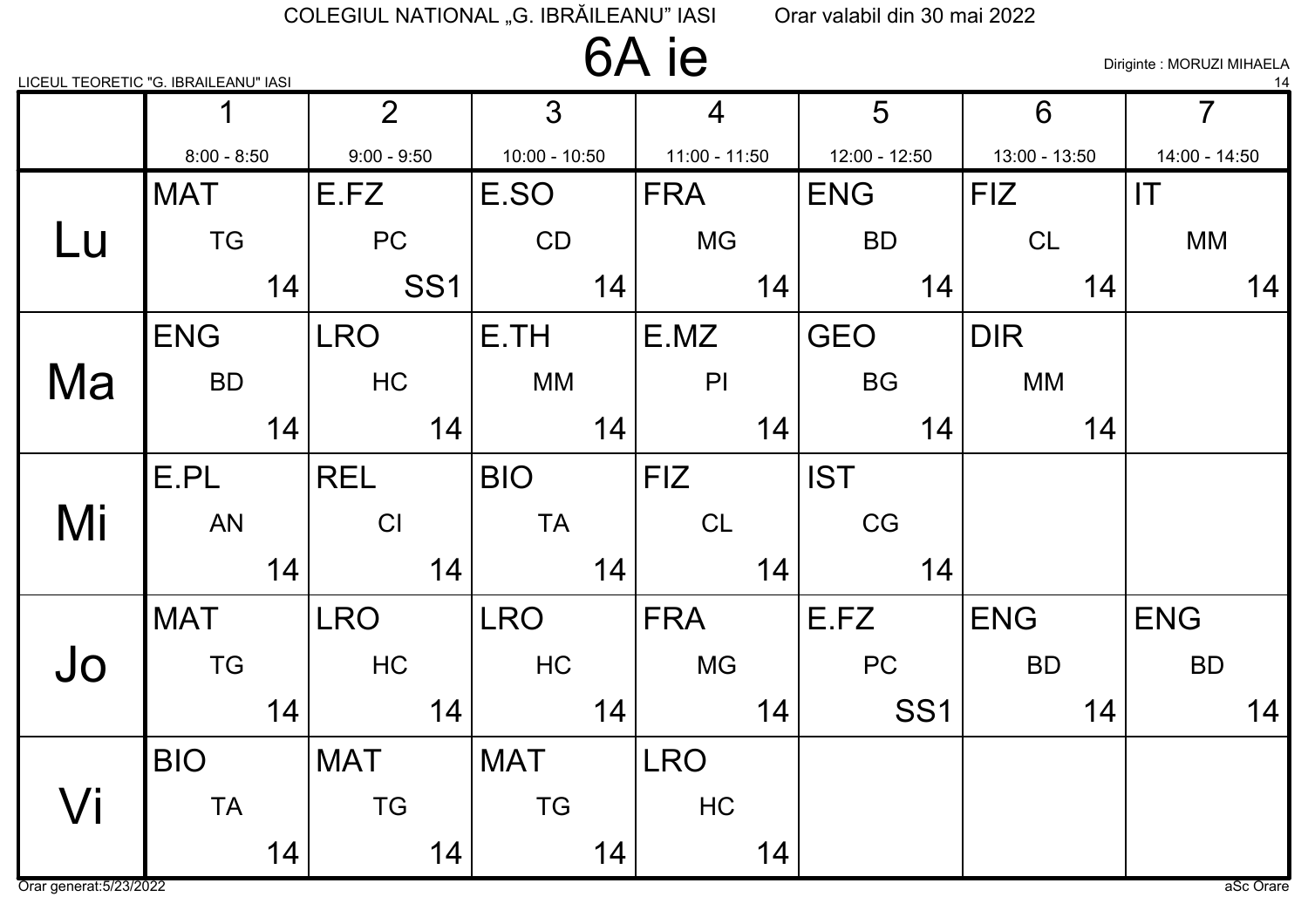### 6B ie

LICEUL TEORETIC "G. IBRAILEANU" IASI 15

|    | $\mathbf 1$   |                 | $\overline{2}$ |    | $\overline{3}$  |                 | $\overline{4}$  |    | 5                      |    | 6             |    | $\overline{7}$ |
|----|---------------|-----------------|----------------|----|-----------------|-----------------|-----------------|----|------------------------|----|---------------|----|----------------|
|    | $8:00 - 8:50$ |                 | $9:00 - 9:50$  |    | $10:00 - 10:50$ |                 | $11:00 - 11:50$ |    | 12:00 - 12:50          |    | 13:00 - 13:50 |    | 14:00 - 14:50  |
|    | E.FZ          |                 | E.MZ           |    | <b>MAT</b>      |                 | <b>MAT</b>      |    | <b>ENG</b>             |    | <b>ENG</b>    |    |                |
| Lu | PC            |                 | P <sub>1</sub> |    | IE              |                 | IE              |    | PG                     |    | PG            |    |                |
|    |               | SS <sub>1</sub> |                | 15 |                 | 15              |                 | 15 |                        | 15 |               | 15 |                |
|    | <b>BIO</b>    |                 | E.SO           |    | E.FZ            |                 | <b>GEO</b>      |    | $\mathsf{I}\mathsf{T}$ |    | <b>DIR</b>    |    |                |
| Ma | <b>TA</b>     |                 | CG             |    | PC              |                 | <b>BG</b>       |    | MM                     |    | IE            |    |                |
|    |               | 15              |                | 15 |                 | SS <sub>1</sub> |                 | 15 |                        | 15 |               | 15 |                |
|    | <b>MAT</b>    |                 | E.TH           |    | <b>LRO</b>      |                 | <b>IST</b>      |    | <b>FIZ</b>             |    | <b>BIO</b>    |    | <b>REL</b>     |
| Mi | IE            |                 | <b>MM</b>      |    | DC              |                 | CG              |    | KM                     |    | <b>TA</b>     |    | CI             |
|    |               | 15              |                | 15 |                 | 15              |                 | 15 |                        | 15 |               | 15 | 15             |
|    | <b>ENG</b>    |                 | <b>ENG</b>     |    | <b>LRO</b>      |                 | <b>LRO</b>      |    | E.PL                   |    | <b>FIZ</b>    |    |                |
| Jo | PG            |                 | PG             |    | <b>DC</b>       |                 | <b>DC</b>       |    | <b>AN</b>              |    | KM            |    |                |
|    |               | 15              |                | 15 |                 | 15              |                 | 15 |                        | 15 |               | 15 |                |
|    | <b>MAT</b>    |                 | <b>FRA</b>     |    | <b>LRO</b>      |                 | <b>FRA</b>      |    |                        |    |               |    |                |
| Vi | IE            |                 | <b>MG</b>      |    | <b>DC</b>       |                 | <b>MG</b>       |    |                        |    |               |    |                |
|    |               | 15              |                | 15 |                 | 15              |                 | 15 |                        |    |               |    |                |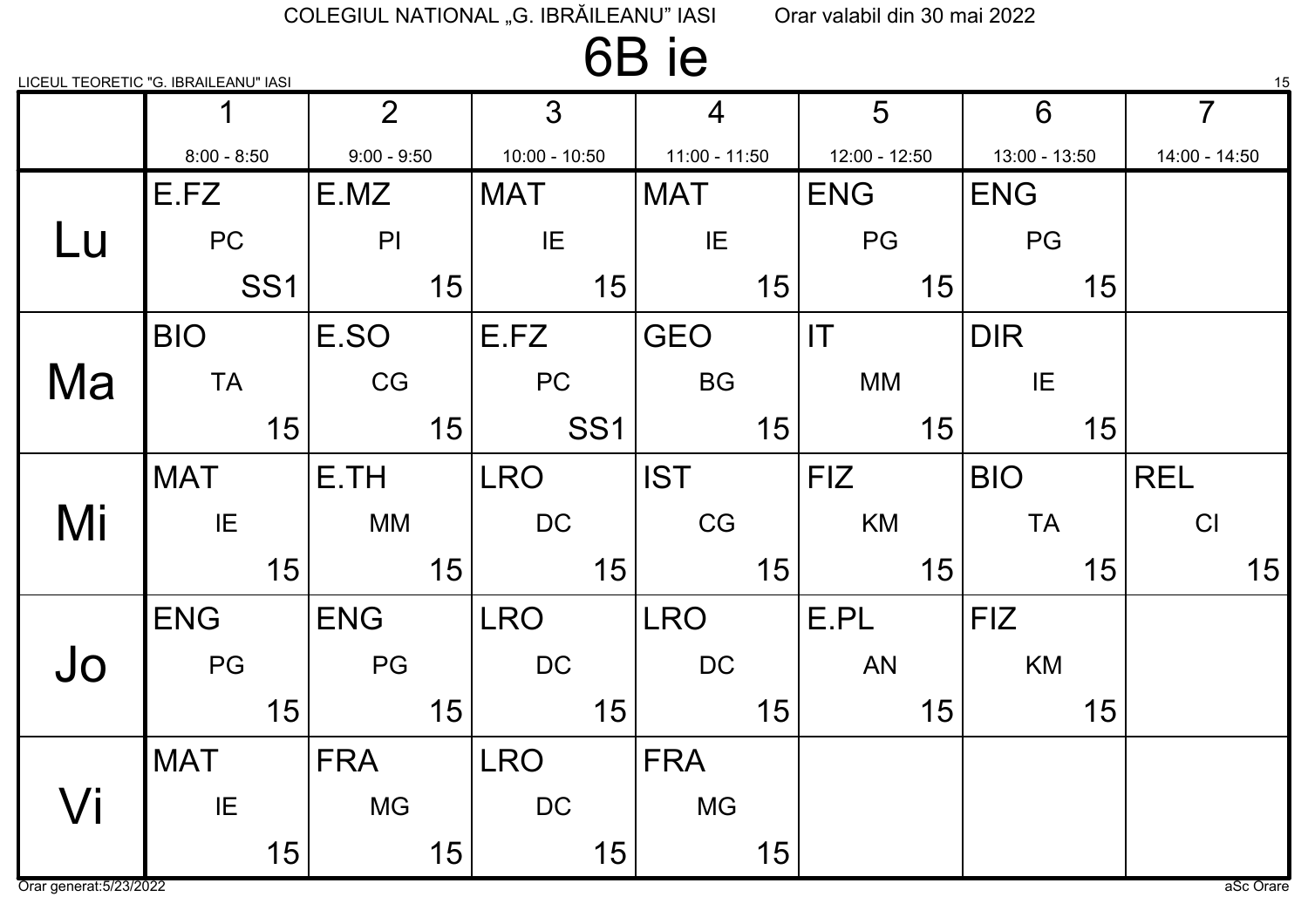### 6C ie

Diriginte : DELEANU CARMEN

|    | LICEUL TEORETIC "G. IBRAILEANU" IASI |    |                |    |                 |    |                        |    |                 |    |                 |                 | 16              |
|----|--------------------------------------|----|----------------|----|-----------------|----|------------------------|----|-----------------|----|-----------------|-----------------|-----------------|
|    |                                      |    | 2 <sup>1</sup> |    | 3               |    | 4                      |    | 5               |    | 6               |                 | $\overline{7}$  |
|    | $8:00 - 8:50$                        |    | $9:00 - 9:50$  |    | $10:00 - 10:50$ |    | $11:00 - 11:50$        |    | $12:00 - 12:50$ |    | $13:00 - 13:50$ |                 | 14:00 - 14:50   |
|    | E.MZ                                 |    | <b>IST</b>     |    | <b>BIO</b>      |    | <b>FIZ</b>             |    | <b>ENG</b>      |    | <b>FRA</b>      |                 | E.FZ            |
| Lu | P <sub>l</sub>                       |    | <b>CM</b>      |    | <b>TA</b>       |    | KM                     |    | IC              |    | <b>MG</b>       |                 | CB              |
|    |                                      | 16 |                | 16 |                 | 16 |                        | 16 |                 | 16 |                 | 16              | SS <sub>2</sub> |
|    | <b>ENG</b>                           |    | <b>ENG</b>     |    | <b>GEO</b>      |    | <b>MAT</b>             |    | E.SO            |    | <b>LRO</b>      |                 |                 |
| Ma | IC                                   |    | IC             |    | <b>DB</b>       |    | CD                     |    | <b>CM</b>       |    | <b>DC</b>       |                 |                 |
|    |                                      | 16 |                | 16 |                 | 16 |                        | 16 |                 | 16 |                 | 16              |                 |
|    | <b>MAT</b>                           |    | <b>MAT</b>     |    | E.TH            |    | <b>FIZ</b>             |    | <b>LRO</b>      |    | <b>ENG</b>      |                 |                 |
| Mi | CD                                   |    | CD             |    | MM              |    | KM                     |    | <b>DC</b>       |    | IC              |                 |                 |
|    |                                      | 16 |                | 16 |                 | 16 |                        | 16 |                 | 16 |                 | 16              |                 |
|    | <b>LRO</b>                           |    | <b>MAT</b>     |    | E.PL            |    | $\mathsf{I}\mathsf{T}$ |    | o.LAV           |    | E.FZ            |                 |                 |
| Jo | <b>DC</b>                            |    | CD             |    | <b>AN</b>       |    | MM                     |    | <b>DC</b>       |    | CB              |                 |                 |
|    |                                      | 16 |                | 16 |                 | 16 |                        | 16 |                 | 16 |                 | SS <sub>2</sub> |                 |
|    | <b>FRA</b>                           |    | <b>REL</b>     |    | <b>BIO</b>      |    | <b>LRO</b>             |    | <b>DIR</b>      |    |                 |                 |                 |
| Vi | <b>MG</b>                            |    | CI             |    | <b>TA</b>       |    | <b>DC</b>              |    | <b>DC</b>       |    |                 |                 |                 |
|    |                                      | 16 |                | 16 |                 | 16 |                        | 16 |                 | 16 |                 |                 |                 |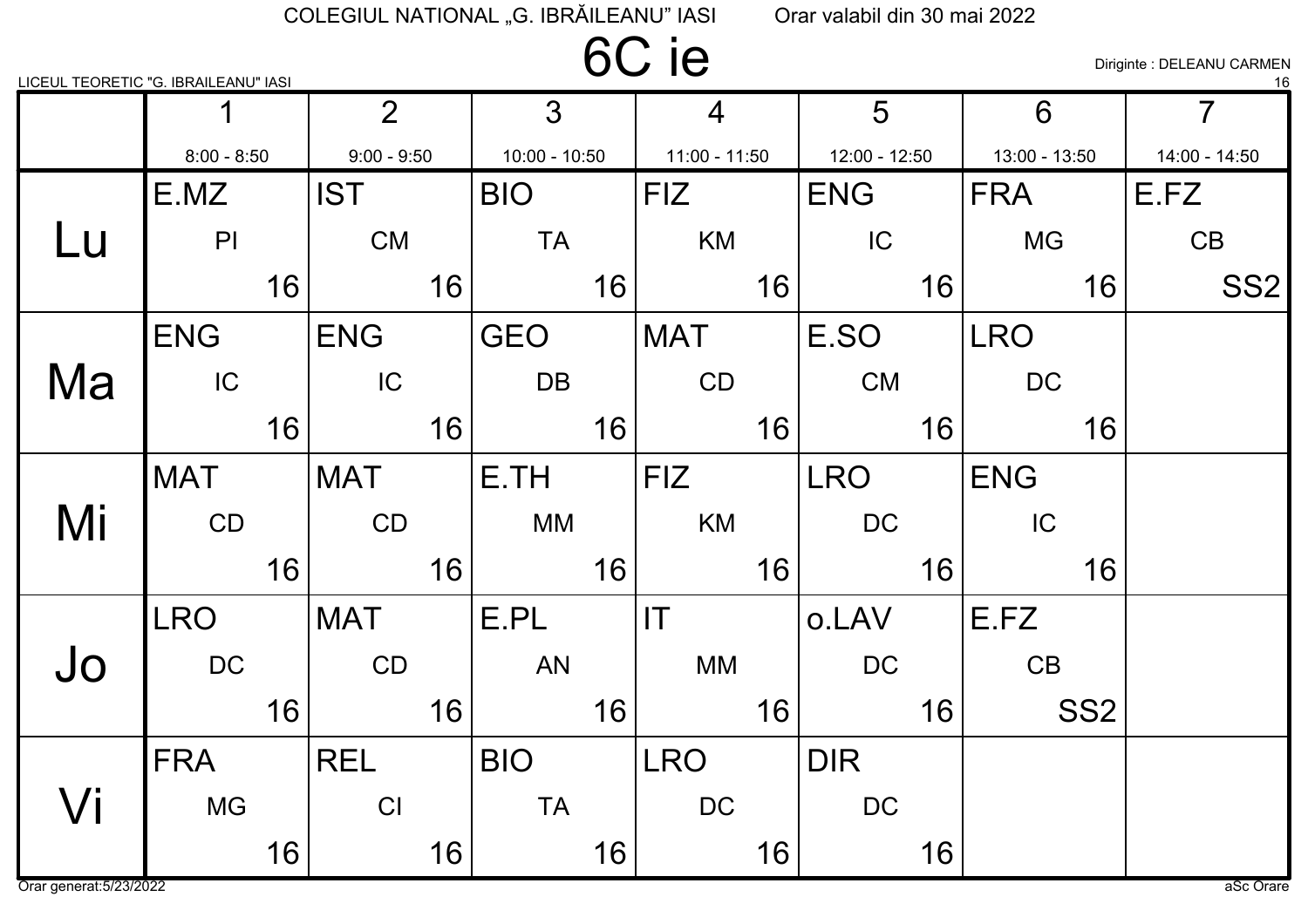### 7A ie

Diriginte : POPEL IRINA

| LICEUL TEORETIC "G. IBRAILEANU" IASI |               |    |                |    |                 |    |                 |                 |                 |    |               |                 |                | 17 |
|--------------------------------------|---------------|----|----------------|----|-----------------|----|-----------------|-----------------|-----------------|----|---------------|-----------------|----------------|----|
|                                      |               |    | 2 <sup>1</sup> |    | $\overline{3}$  |    | $\overline{4}$  |                 | 5               |    | 6             |                 | $\overline{7}$ |    |
|                                      | $8:00 - 8:50$ |    | $9:00 - 9:50$  |    | $10:00 - 10:50$ |    | $11:00 - 11:50$ |                 | $12:00 - 12:50$ |    | 13:00 - 13:50 |                 | 14:00 - 14:50  |    |
|                                      | E.PL          |    | <b>FIZ</b>     |    | E.TH            |    | <b>LRO</b>      |                 | LAT             |    | E.FZ          |                 |                |    |
| Lu                                   | <b>AN</b>     |    | KM             |    | MM              |    | <b>HC</b>       |                 | <b>SA</b>       |    | <b>PC</b>     |                 |                |    |
|                                      |               | 17 |                | 17 |                 | 17 |                 | 17              |                 | 17 |               | SS <sub>1</sub> |                |    |
|                                      | <b>IST</b>    |    | T              |    | <b>LRO</b>      |    | <b>LRO</b>      |                 | <b>CHI</b>      |    | <b>MAT</b>    |                 |                |    |
| Ma                                   | <b>CM</b>     |    | МM             |    | <b>HC</b>       |    | HC              |                 | MI              |    | $\mathbf{II}$ |                 |                |    |
|                                      |               | 17 |                | 17 |                 | 17 |                 | 17              |                 | 17 |               | 17              |                |    |
|                                      | <b>ENG</b>    |    | <b>MAT</b>     |    | <b>GEO</b>      |    | <b>MAT</b>      |                 | <b>ENG</b>      |    | E.SO          |                 | <b>BIO</b>     |    |
| Mi                                   | IC            |    | $\mathbf{H}$   |    | <b>DB</b>       |    | $\mathbf{II}$   |                 | IC              |    | CF            |                 | <b>TA</b>      |    |
|                                      |               | 17 |                | 17 |                 | 17 |                 | 17              |                 | 17 |               | 17              |                | 17 |
|                                      | <b>LRO</b>    |    | <b>FRA</b>     |    | <b>FRA</b>      |    | E.FZ            |                 | <b>CHI</b>      |    | <b>MAT</b>    |                 | <b>FIZ</b>     |    |
| Jo                                   | HC            |    | <b>MG</b>      |    | <b>MG</b>       |    | <b>PC</b>       |                 | MI              |    | $\mathbf{I}$  |                 | KM             |    |
|                                      |               | 17 |                | 17 |                 | 17 |                 | SS <sub>1</sub> |                 | 17 |               | 17              |                | 17 |
|                                      | <b>ENG</b>    |    | <b>ENG</b>     |    | <b>REL</b>      |    | E.MZ            |                 | <b>DIR</b>      |    | <b>BIO</b>    |                 |                |    |
| Vi                                   | IC            |    | IC             |    | AC              |    | PI              |                 | PI              |    | <b>TA</b>     |                 |                |    |
|                                      |               | 17 |                | 17 |                 | 17 |                 | 17              |                 | 17 |               | 17              |                |    |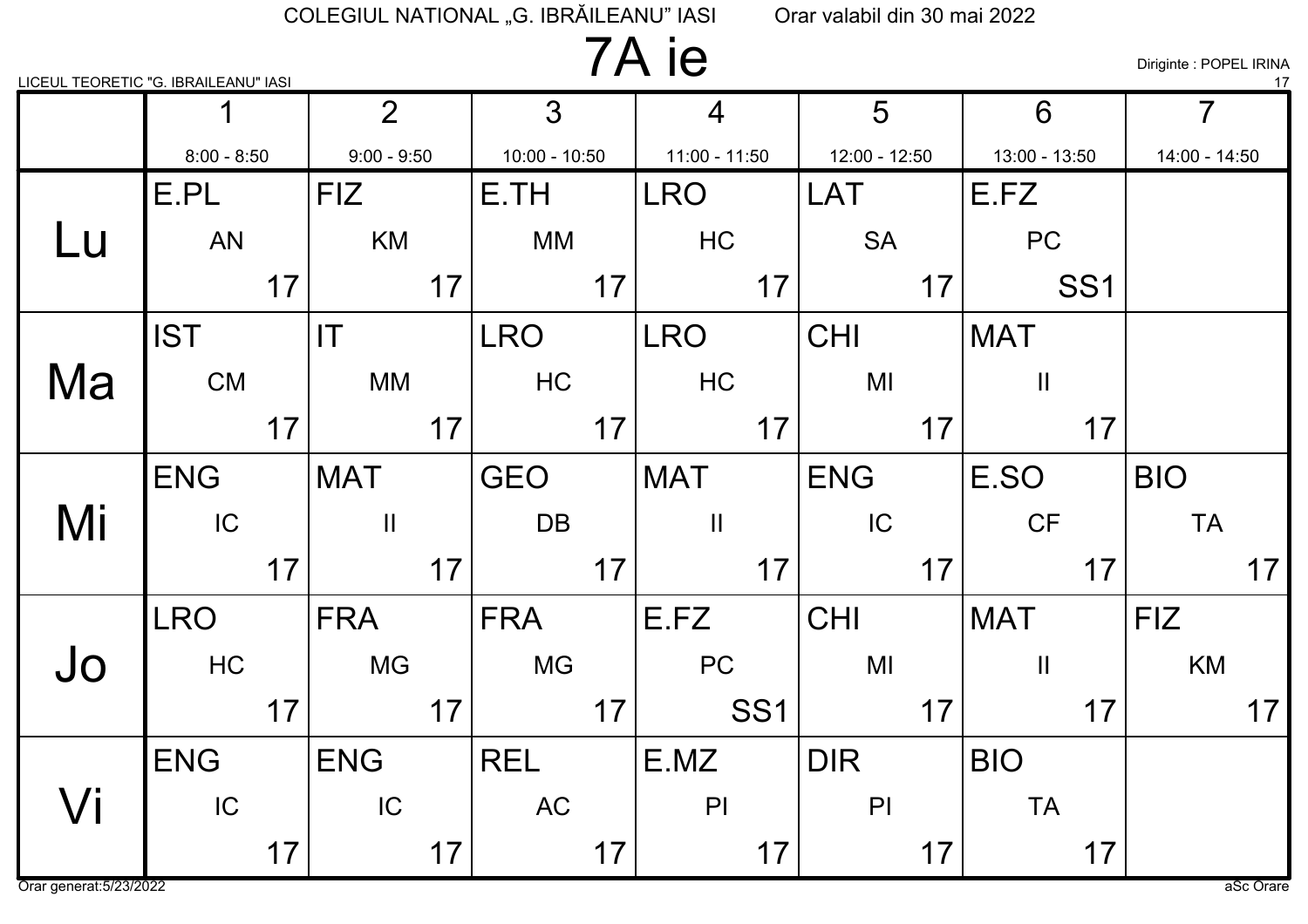### 7B if

Diriginte : CLAPON BRANDUSA

| <u>LICEUL TEORETIC "G. IBRAILEANU" IASI</u> |               |    |                |    |                 |    |                        |    |                 |                 |                 |    |                | 18 |
|---------------------------------------------|---------------|----|----------------|----|-----------------|----|------------------------|----|-----------------|-----------------|-----------------|----|----------------|----|
|                                             |               |    | 2 <sup>1</sup> |    | 3               |    | $\overline{4}$         |    | 5               |                 | 6               |    | $\overline{7}$ |    |
|                                             | $8:00 - 8:50$ |    | $9:00 - 9:50$  |    | $10:00 - 10:50$ |    | $11:00 - 11:50$        |    | $12:00 - 12:50$ |                 | $13:00 - 13:50$ |    | 14:00 - 14:50  |    |
|                                             | <b>IST</b>    |    | <b>MAT</b>     |    | <b>CHI</b>      |    | <b>MAT</b>             |    | <b>FIZ</b>      |                 | LAT             |    |                |    |
| Lu                                          | <b>CM</b>     |    | <b>TG</b>      |    | MI              |    | <b>TG</b>              |    | <b>KM</b>       |                 | <b>SA</b>       |    |                |    |
|                                             |               | 18 |                | 18 |                 | 18 |                        | 18 |                 | 18              |                 | 18 |                |    |
|                                             | <b>ENG</b>    |    | <b>LRO</b>     |    | <b>LRO</b>      |    | <b>FRA</b>             |    | <b>FRA</b>      |                 | <b>GEO</b>      |    | <b>DIR</b>     |    |
| Ma                                          | PG            |    | <b>SA</b>      |    | <b>SA</b>       |    | <b>CR</b>              |    | <b>CR</b>       |                 | <b>DB</b>       |    | CB             |    |
|                                             |               | 18 |                | 18 |                 | 18 |                        | 18 |                 | 18              |                 | 18 |                | 18 |
|                                             | <b>BIO</b>    |    | <b>MAT</b>     |    | <b>FRA</b>      |    | $\mathsf{I}\mathsf{T}$ |    | <b>CHI</b>      |                 | E.FZ            |    | E.TH           |    |
| Mi                                          | <b>TA</b>     |    | <b>TG</b>      |    | <b>CR</b>       |    | <b>MM</b>              |    | MI              |                 | CB              |    | <b>MM</b>      |    |
|                                             |               | 18 |                | 18 |                 | 18 |                        | 18 |                 | 18              |                 |    |                | 18 |
|                                             | E.MZ          |    | <b>BIO</b>     |    | <b>MAT</b>      |    | <b>FIZ</b>             |    | E.FZ            |                 | <b>FRA</b>      |    | E.PL           |    |
| Jo                                          | P             |    | <b>TA</b>      |    | <b>TG</b>       |    | KM                     |    | CB              |                 | <b>CR</b>       |    | <b>AN</b>      |    |
|                                             |               | 18 |                | 18 |                 | 18 |                        | 18 |                 | SS <sub>2</sub> |                 | 18 |                | 18 |
|                                             | <b>ENG</b>    |    | <b>REL</b>     |    | E.SO            |    | <b>LRO</b>             |    | <b>LRO</b>      |                 |                 |    |                |    |
| Vi                                          | PG            |    | <b>AC</b>      |    | <b>MS</b>       |    | <b>SA</b>              |    | <b>SA</b>       |                 |                 |    |                |    |
|                                             |               | 18 |                | 18 |                 | 18 |                        | 18 |                 | 18              |                 |    |                |    |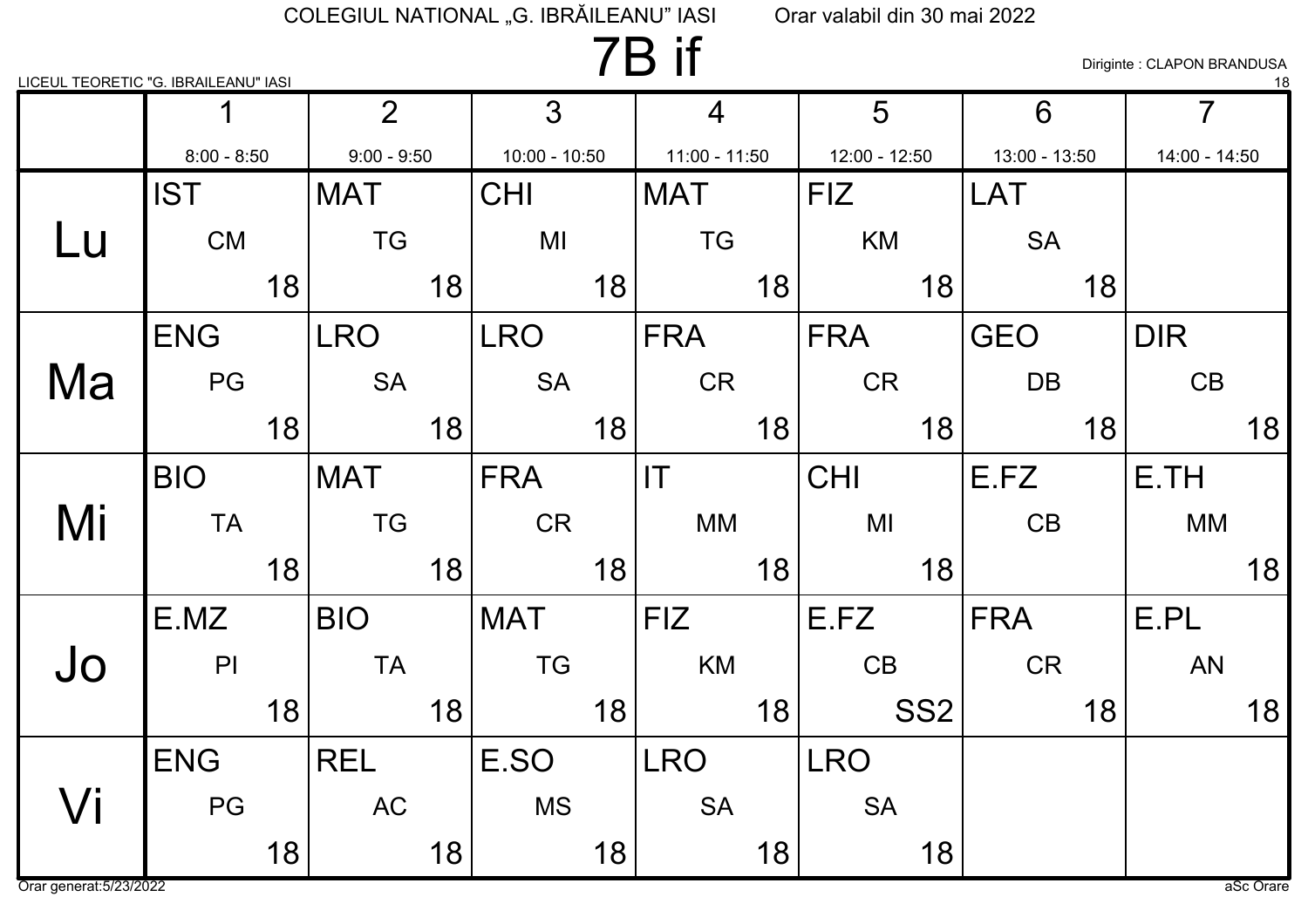### 8A ie

Diriginte : CIOCOIU LAURA

|    | LICEUL TEORETIC "G. IBRAILEANU" IASI |    |                |                 |    |                 |    |                 |                 |               |    |                | <u>_11</u> |
|----|--------------------------------------|----|----------------|-----------------|----|-----------------|----|-----------------|-----------------|---------------|----|----------------|------------|
|    |                                      |    | 2 <sup>1</sup> | $\overline{3}$  |    | $\overline{4}$  |    | 5               |                 | 6             |    | $\overline{7}$ |            |
|    | $8:00 - 8:50$                        |    | $9:00 - 9:50$  | $10:00 - 10:50$ |    | $11:00 - 11:50$ |    | $12:00 - 12:50$ |                 | 13:00 - 13:50 |    | 14:00 - 14:50  |            |
|    | E.TH                                 |    | <b>IST</b>     | E.PL            |    | <b>FIZ</b>      |    | E.FZ            |                 | <b>ENG</b>    |    | <b>GEO</b>     |            |
| Lu | <b>MM</b>                            |    | CD             | <b>AN</b>       |    | <b>CL</b>       |    | PC              |                 | <b>BD</b>     |    | <b>DB</b>      |            |
|    |                                      | 11 | 11             |                 | 11 |                 | 11 |                 | SS <sub>1</sub> |               | 11 |                | 11         |
|    | $\mathsf{I}\mathsf{T}$               |    | <b>MAT</b>     | <b>MAT</b>      |    | <b>CHI</b>      |    | <b>LRO</b>      |                 | <b>DIR</b>    |    | <b>LRO</b>     |            |
| Ma | <b>MM</b>                            |    | CC             | CC              |    | <b>BA</b>       |    | <b>DC</b>       |                 | <b>CL</b>     |    | <b>DC</b>      |            |
|    |                                      | 11 | 11             |                 | 11 |                 | 11 |                 | 11              |               | 11 |                | 11         |
|    | <b>LRO</b>                           |    | <b>MAT</b>     | <b>MAT</b>      |    | <b>BIO</b>      |    | <b>GEO</b>      |                 | <b>LRO</b>    |    |                |            |
| Mi | DC                                   |    | CC             | CC              |    | <b>TA</b>       |    | <b>DB</b>       |                 | <b>DC</b>     |    |                |            |
|    |                                      | 11 | 11             |                 | 11 |                 | 11 |                 | 11              |               | 11 |                |            |
|    | E.SO                                 |    | o.AMTC         | E.MZ            |    | <b>CHI</b>      |    | <b>ENG</b>      |                 | <b>FIZ</b>    |    |                |            |
| Jo | <b>MS</b>                            |    | CC             | PI              |    | <b>BA</b>       |    | <b>BD</b>       |                 | CL            |    |                |            |
|    |                                      | 11 | 11             |                 | 11 |                 | 11 |                 | 11              |               | 11 |                |            |
|    | E.FZ                                 |    | <b>ENG</b>     | <b>ENG</b>      |    | <b>REL</b>      |    | <b>IST</b>      |                 | <b>FRA</b>    |    | <b>FRA</b>     |            |
| Vi | <b>PC</b>                            |    | <b>BD</b>      | <b>BD</b>       |    | <b>AC</b>       |    | CD              |                 | <b>CR</b>     |    | <b>CR</b>      |            |
|    | SS <sub>1</sub>                      |    | 11             |                 | 11 |                 | 11 |                 | 11              |               | 11 |                | 11         |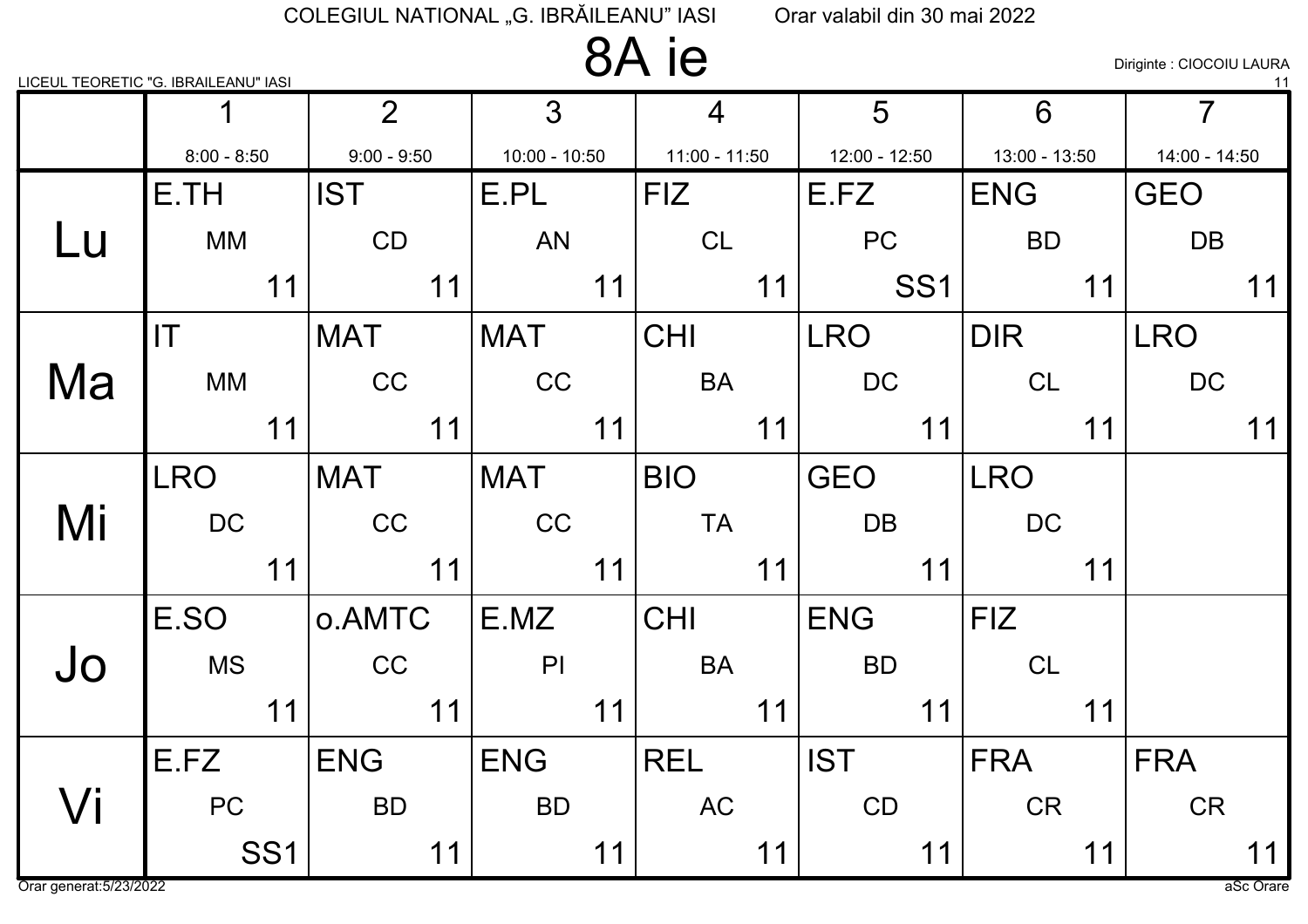#### 8B if

Diriginte : PRODAN GINA

|    | <u>LICEUL TEORETIC "G. IBRAILEANU" IASI</u> |    |                |    |                 |    |                        |    |               |    |               |                 |                | <u> 19</u>      |
|----|---------------------------------------------|----|----------------|----|-----------------|----|------------------------|----|---------------|----|---------------|-----------------|----------------|-----------------|
|    |                                             |    | $\overline{2}$ |    | 3               |    | $\overline{4}$         |    | 5             |    | 6             |                 | $\overline{7}$ |                 |
|    | $8:00 - 8:50$                               |    | $9:00 - 9:50$  |    | $10:00 - 10:50$ |    | $11:00 - 11:50$        |    | 12:00 - 12:50 |    | 13:00 - 13:50 |                 | 14:00 - 14:50  |                 |
|    | E.SO                                        |    | <b>FRA</b>     |    | <b>FRA</b>      |    | <b>MAT</b>             |    | <b>MAT</b>    |    | <b>BIO</b>    |                 | <b>DIR</b>     |                 |
| Lu | <b>MS</b>                                   |    | <b>MG</b>      |    | <b>MG</b>       |    | $\mathbf{II}$          |    | $\mathbf{I}$  |    | <b>TA</b>     |                 | PG             |                 |
|    |                                             | 19 |                | 19 |                 | 19 |                        | 19 |               | 19 |               | 19              |                | 19              |
|    | <b>FRA</b>                                  |    | <b>FRA</b>     |    | <b>FIZ</b>      |    | $\mathsf{I}\mathsf{T}$ |    | E.MZ          |    | <b>CHI</b>    |                 | E.FZ           |                 |
| Ma | <b>MG</b>                                   |    | <b>MG</b>      |    | SV              |    | MM                     |    | PI            |    | <b>BA</b>     |                 | PC             |                 |
|    |                                             | 19 |                | 19 |                 | 19 |                        | 19 |               | 19 |               | 19              |                | SS <sub>1</sub> |
|    | <b>GEO</b>                                  |    | <b>LRO</b>     |    | <b>FIZ</b>      |    | <b>GEO</b>             |    | E.TH          |    | <b>MAT</b>    |                 | o.AMTC         |                 |
| Mi | <b>DB</b>                                   |    | <b>DC</b>      |    | SV              |    | <b>DB</b>              |    | <b>MM</b>     |    | $\mathbf{II}$ |                 | $\mathbf{II}$  |                 |
|    |                                             | 19 |                | 19 |                 | 19 |                        | 19 |               | 19 |               | 19              |                | 19              |
|    | <b>REL</b>                                  |    | <b>LRO</b>     |    | <b>IST</b>      |    | E.PL                   |    | <b>CHI</b>    |    | <b>LRO</b>    |                 |                |                 |
| Jo | <b>AC</b>                                   |    | <b>DC</b>      |    | CD              |    | <b>AN</b>              |    | <b>BA</b>     |    | <b>DC</b>     |                 |                |                 |
|    |                                             | 19 |                | 19 |                 | 19 |                        | 19 |               | 19 |               | 19              |                |                 |
|    | <b>IST</b>                                  |    | <b>LRO</b>     |    | <b>ENG</b>      |    | <b>ENG</b>             |    | <b>MAT</b>    |    | E.FZ          |                 |                |                 |
| Vi | CD                                          |    | <b>DC</b>      |    | PG              |    | PG                     |    | $\mathbf{I}$  |    | <b>PC</b>     |                 |                |                 |
|    |                                             | 19 |                | 19 |                 | 19 |                        | 19 |               | 19 |               | SS <sub>1</sub> |                |                 |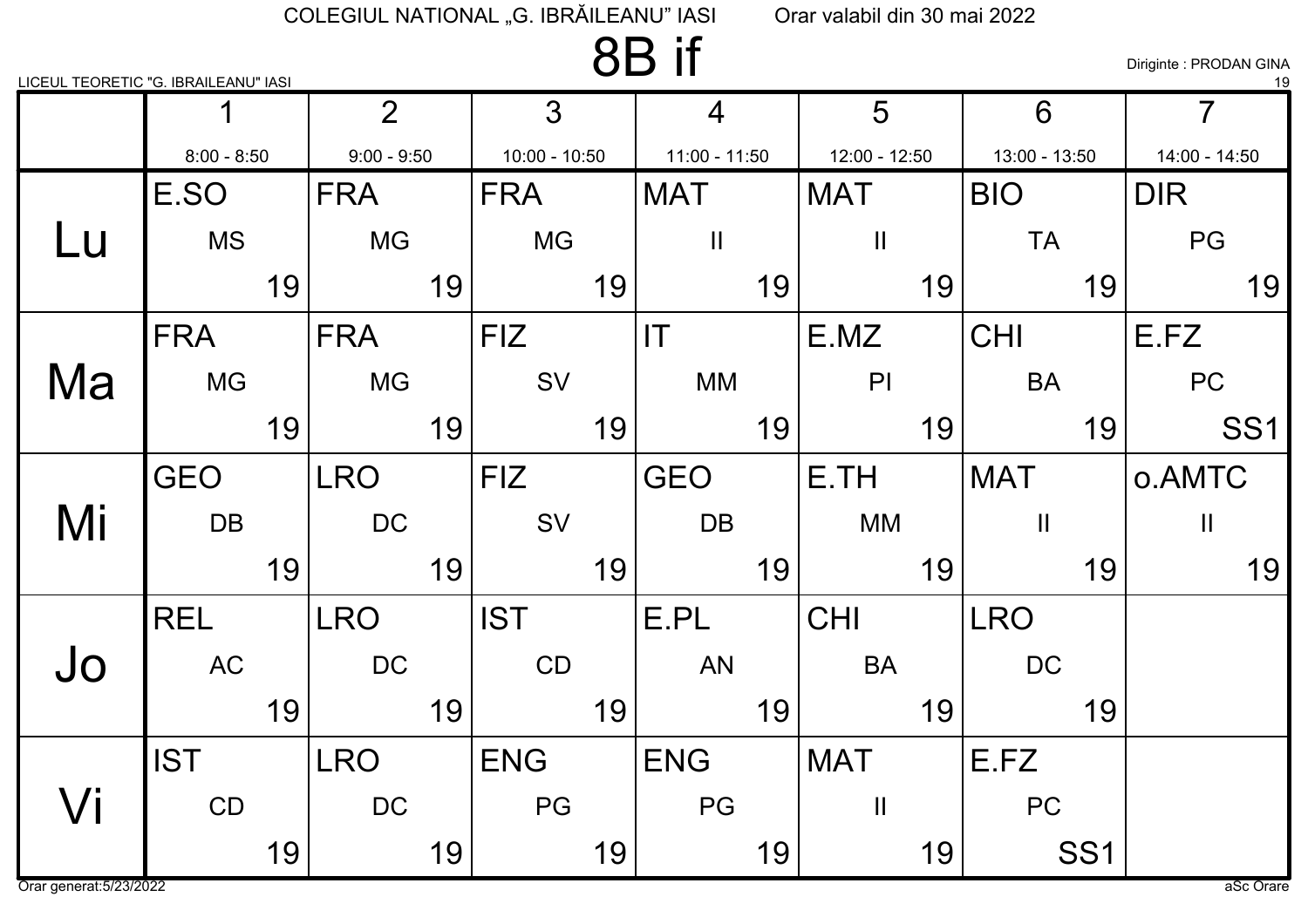# 9A mi iinf

Diriginte : MANDIUC IULIA

| LICEUL TEORETIC "G. IBRAILEANU" IASI |               |    |                |    |                 |                 |                 |       |               |    |               |    |                | $\frac{23}{2}$ |
|--------------------------------------|---------------|----|----------------|----|-----------------|-----------------|-----------------|-------|---------------|----|---------------|----|----------------|----------------|
|                                      |               |    | 2 <sup>1</sup> |    | 3               |                 | $\overline{4}$  |       | 5             |    | 6             |    | $\overline{7}$ |                |
|                                      | $8:00 - 8:50$ |    | $9:00 - 9:50$  |    | $10:00 - 10:50$ |                 | $11:00 - 11:50$ |       | 12:00 - 12:50 |    | 13:00 - 13:50 |    | 14:00 - 14:50  |                |
|                                      | <b>REL</b>    |    | <b>CHI</b>     |    | <b>BIO</b>      |                 | E.M/P           |       | <b>TIC</b>    |    | <b>MAT</b>    |    |                |                |
| Lu                                   | CI            |    | M <sub>l</sub> |    | PF              |                 | PI/AN           |       | <b>RV</b>     |    | <b>TG</b>     |    |                |                |
|                                      |               | 23 |                | 23 |                 | 26              |                 | 22,28 |               | 23 |               | 23 |                |                |
|                                      | <b>MAT</b>    |    | <b>MAT</b>     |    | <b>IST</b>      |                 | C.E.            |       | <b>FIZ</b>    |    | <b>LRO</b>    |    | <b>LRO</b>     |                |
| Ma                                   | <b>TG</b>     |    | <b>TG</b>      |    | CG              |                 | MI              |       | <b>CL</b>     |    | CC            |    | CC             |                |
|                                      |               | 23 |                | 23 |                 | 29              |                 | 25    |               | 27 |               | 23 |                | 23             |
|                                      | <b>MAT</b>    |    | <b>LOG</b>     |    | <b>CHI</b>      |                 | <b>ENG</b>      |       | <b>FIZ</b>    |    | <b>GEO</b>    |    | <b>TIC</b>     |                |
| Mi                                   | <b>TG</b>     |    | AE             |    | MI              |                 | <b>SL</b>       |       | CL            |    | HC            |    | <b>RV</b>      |                |
|                                      |               | 23 |                | 23 |                 | 23              |                 | 23    |               | 23 |               | 23 |                | 23             |
|                                      | <b>INF</b>    |    | <b>INF</b>     |    | E.FZ            |                 | <b>BIO</b>      |       | <b>FIZ</b>    |    | <b>FRA</b>    |    | <b>FRA</b>     |                |
| Jo                                   | <b>RV</b>     |    | <b>RV</b>      |    | <b>PS</b>       |                 | PF              |       | <b>CL</b>     |    | <b>MG</b>     |    | <b>MG</b>      |                |
|                                      |               | 23 |                | 23 |                 | SS <sub>1</sub> |                 | 30    |               | 31 |               | 23 |                | 23             |
|                                      | <b>INF</b>    |    | <b>INF</b>     |    | <b>ENG</b>      |                 | <b>LRO</b>      |       | <b>LRO</b>    |    |               |    |                |                |
| Vi                                   | <b>RV</b>     |    | <b>RV</b>      |    | <b>SL</b>       |                 | CC              |       | CC            |    |               |    |                |                |
|                                      |               | 23 |                | 23 |                 | 22              |                 | 23    |               | 23 |               |    |                |                |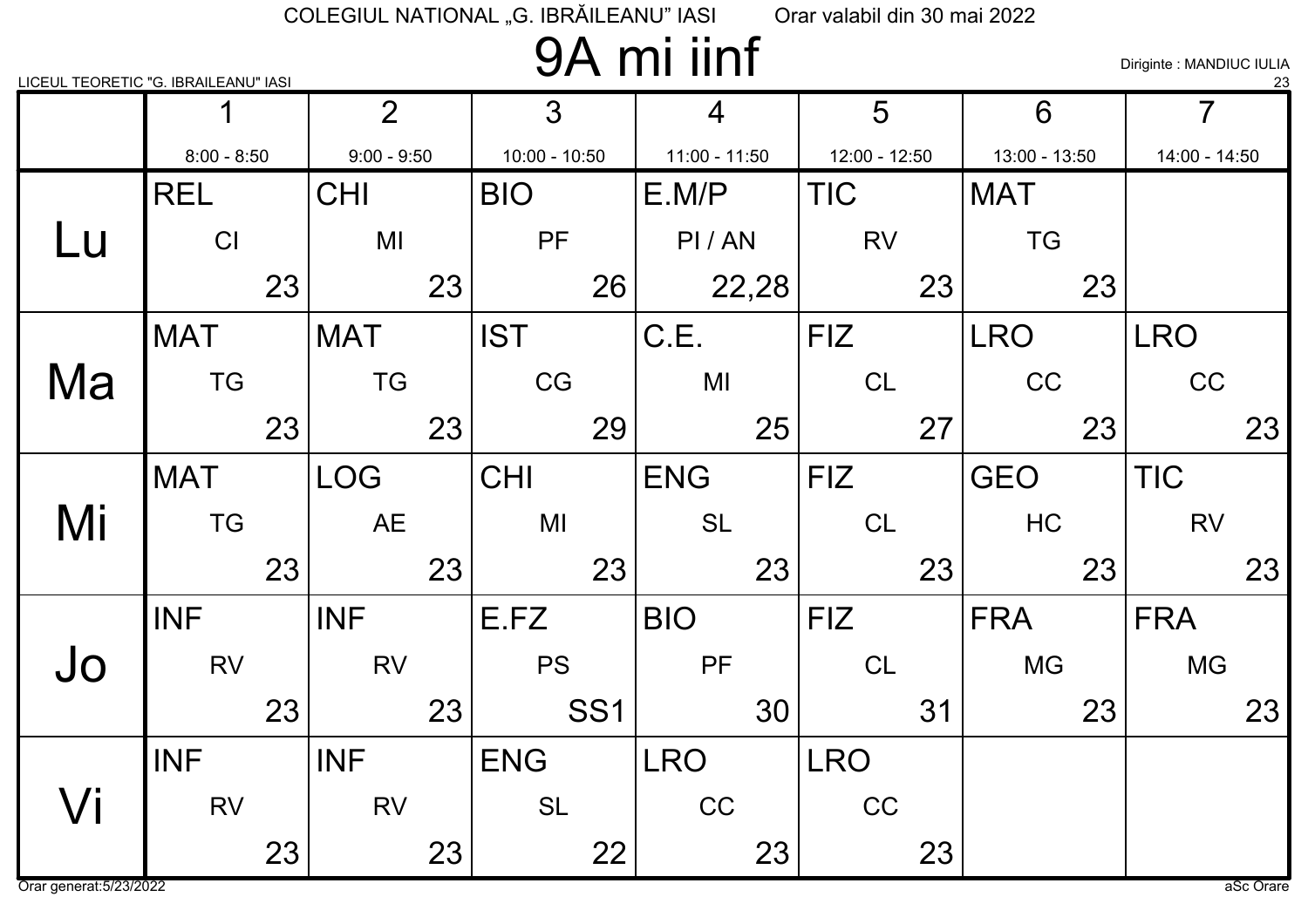### 9B sn

Diriginte : PERJU FELICIA

|    | <u>LICEUL TEORETIC "G. IBRAILEANU" IASI</u> |    |                |                 |                 |    |                |       |               |    |               |    |                | $^{22}$ |
|----|---------------------------------------------|----|----------------|-----------------|-----------------|----|----------------|-------|---------------|----|---------------|----|----------------|---------|
|    |                                             |    | $\overline{2}$ |                 | $\overline{3}$  |    | $\overline{4}$ |       | 5             |    | 6             |    | $\overline{7}$ |         |
|    | $8:00 - 8:50$                               |    | $9:00 - 9:50$  |                 | $10:00 - 10:50$ |    | 11:00 - 11:50  |       | 12:00 - 12:50 |    | 13:00 - 13:50 |    | 14:00 - 14:50  |         |
|    | <b>GEO</b>                                  |    | <b>REL</b>     |                 | <b>LOG</b>      |    | E.M/P          |       | <b>BIO</b>    |    | <b>FIZ</b>    |    | <b>ENG</b>     |         |
| Lu | <b>BG</b>                                   |    | CI             |                 | <b>AE</b>       |    | PI/AN          |       | PF            |    | SV            |    | <b>BD</b>      |         |
|    |                                             | 22 |                | 22              |                 | 22 |                | 22,28 |               | 22 |               | 22 |                | 22      |
|    | <b>LRO</b>                                  |    | <b>FIZ</b>     |                 | <b>MAT</b>      |    | <b>ENG</b>     |       | <b>CHI</b>    |    |               |    |                |         |
| Ma | HC                                          |    | SV             |                 | CD              |    | <b>BD</b>      |       | <b>BA</b>     |    |               |    |                |         |
|    |                                             | 22 |                | 22              |                 | 22 |                | 22    |               | 22 |               |    |                |         |
|    | LRO                                         |    | o.I-MC         |                 | <b>MAT</b>      |    | <b>MAT</b>     |       | <b>FIZ</b>    |    | <b>FRA</b>    |    | C.E.           |         |
| Mi | HC                                          |    | CD             |                 | CD              |    | CD             |       | SV            |    | <b>CR</b>     |    | PF             |         |
|    |                                             | 22 |                | 22              |                 | 22 |                | 22    |               | 22 |               | 22 |                | 22      |
|    |                                             |    | E.FZ           |                 | <b>MAT</b>      |    | <b>LRO</b>     |       | <b>BIO</b>    |    | <b>CHI</b>    |    | <b>IST</b>     |         |
| Jo |                                             |    | <b>PS</b>      |                 | CD              |    | HC             |       | PF            |    | <b>BA</b>     |    | CG             |         |
|    |                                             |    |                | SS <sub>1</sub> |                 | 22 |                | 22    |               | 22 |               | 22 |                | 22      |
|    | <b>LRO</b>                                  |    | <b>INF</b>     |                 | <b>TIC</b>      |    | <b>TIC</b>     |       | <b>FRA</b>    |    |               |    |                |         |
| Vi | HC                                          |    | <b>ND</b>      |                 | <b>ND</b>       |    | <b>ND</b>      |       | <b>CR</b>     |    |               |    |                |         |
|    |                                             | 22 |                | 22              |                 | 23 |                | 22    |               | 22 |               |    |                |         |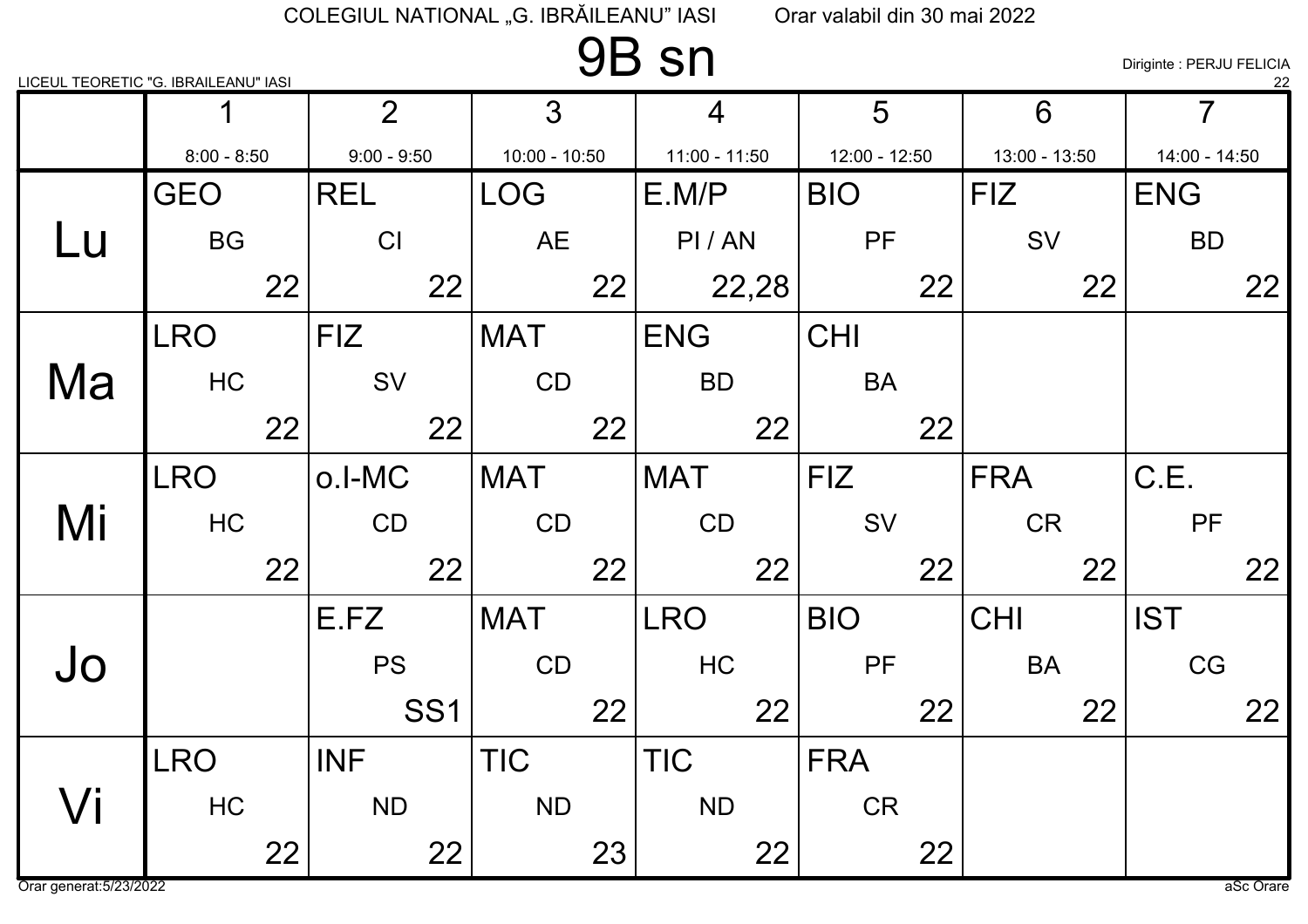9C f if

Diriginte : MAFTEI GRATIELA

|           | <u>LICEUL TEORETIC "G. IBRAILEANU" IASI</u> |                                  |                 |                 |                |                |                |
|-----------|---------------------------------------------|----------------------------------|-----------------|-----------------|----------------|----------------|----------------|
|           |                                             | 2 <sup>1</sup>                   | $\overline{3}$  | $\overline{4}$  | 5              | 6              | $\overline{7}$ |
|           | $8:00 - 8:50$                               | $9:00 - 9:50$                    | $10:00 - 10:50$ | 11:00 - 11:50   | 12:00 - 12:50  | 13:00 - 13:50  | 14:00 - 14:50  |
|           |                                             | <b>IST</b>                       | <b>GEO</b>      | <b>LAT</b>      | <b>LRO</b>     | <b>LRO</b>     | <b>ENG</b>     |
| <b>Lu</b> |                                             | CG                               | <b>BG</b>       | <b>SA</b>       | <b>HCL</b>     | <b>HCL</b>     | AA             |
|           |                                             | $\overline{2}$                   | $\overline{2}$  | $\overline{2}$  | $\overline{2}$ | $\overline{2}$ | $\overline{2}$ |
|           | <b>MAT</b>                                  | CHI                              | <b>FRA</b>      | <b>FRA</b>      | <b>LOG</b>     | <b>GEO</b>     | <b>ENG</b>     |
| Ma        | IE                                          | <b>BA</b>                        | <b>MG</b>       | <b>MG</b>       | <b>AE</b>      | <b>BG</b>      | AA             |
|           |                                             | $\overline{2}$<br>$\overline{2}$ | $\overline{2}$  | $\overline{2}$  | $\overline{2}$ | $\overline{2}$ | $\overline{2}$ |
|           | <b>FRA</b>                                  | <b>FRA</b>                       | <b>LOG</b>      | <b>TIC</b>      | <b>TIC</b>     | <b>FIZ</b>     | <b>IST</b>     |
| Mi        | <b>MG</b>                                   | <b>MG</b>                        | <b>AE</b>       | <b>MG</b>       | <b>MG</b>      | KM             | CG             |
|           |                                             | $\overline{2}$<br>$\overline{2}$ | $\overline{2}$  | $\overline{2}$  | $\overline{2}$ | $\overline{2}$ | $\overline{2}$ |
|           | <b>FIZ</b>                                  | <b>LRO</b>                       | <b>LRO</b>      | E.FZ            | <b>MAT</b>     | E.PL           |                |
| Jo        | KM                                          | <b>HCL</b>                       | <b>HCL</b>      | CB              | IE             | <b>AN</b>      |                |
|           |                                             | $\overline{2}$<br>$\overline{2}$ | $\overline{2}$  | SS <sub>2</sub> | $\overline{2}$ | $\overline{2}$ |                |
|           |                                             | E.MZ                             | <b>REL</b>      | <b>BIO</b>      | C.E.           |                |                |
| Vi        |                                             | P <sub>1</sub>                   | CI              | <b>TA</b>       | <b>MG</b>      |                |                |
|           |                                             | 2                                | $\overline{2}$  | $\overline{2}$  | $\overline{2}$ |                |                |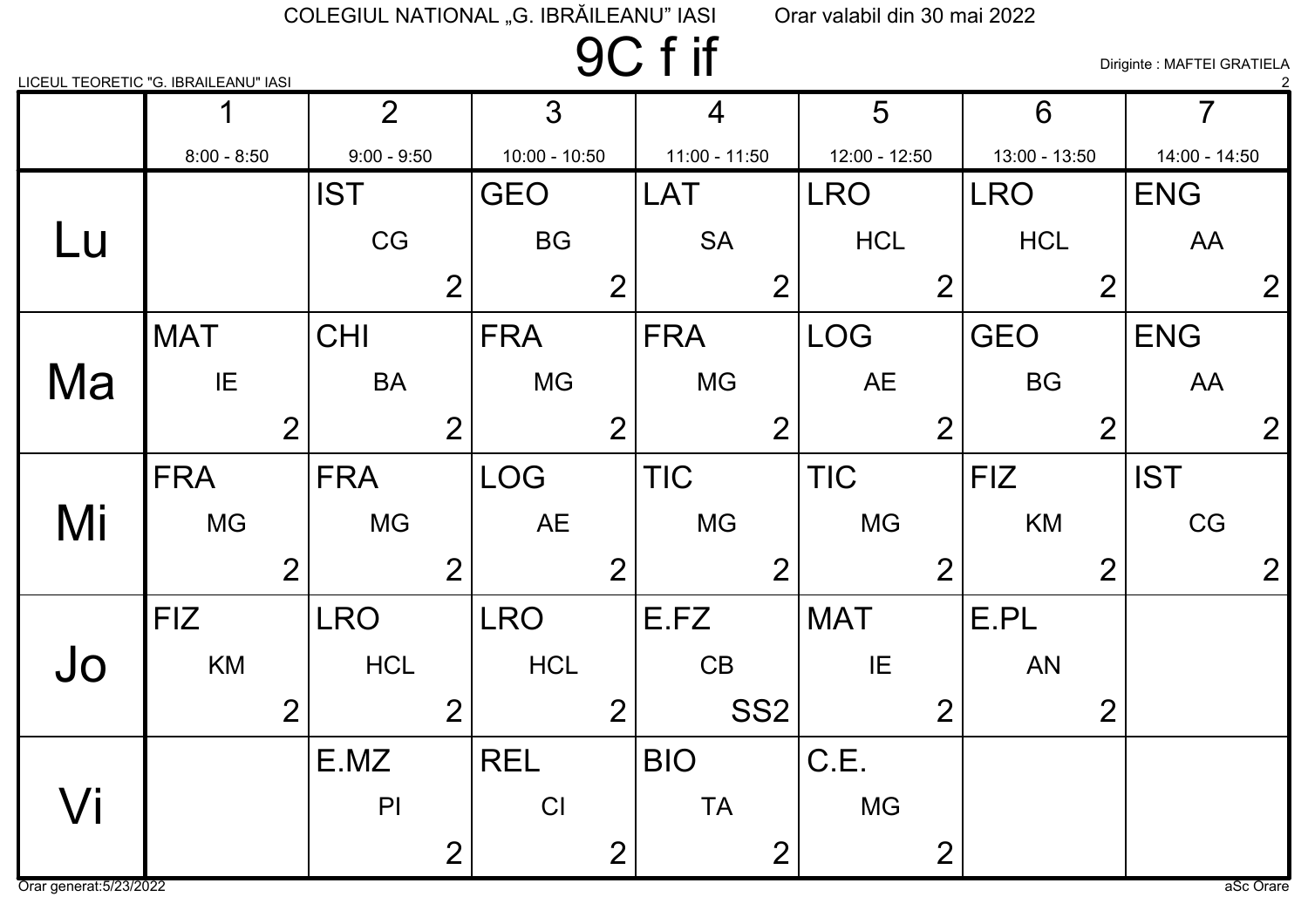## 9D ss ie

Diriginte : CRACIUN GRIGORE

|             | LICEUL TEORETIC "G. IBRAILEANU" IASI |                |                 |                 |               |                 |                 |
|-------------|--------------------------------------|----------------|-----------------|-----------------|---------------|-----------------|-----------------|
|             |                                      | 2 <sup>1</sup> | 3               | $\overline{4}$  | 5             | 6               | $\overline{7}$  |
|             | $8:00 - 8:50$                        | $9:00 - 9:50$  | $10:00 - 10:50$ | $11:00 - 11:50$ | 12:00 - 12:50 | 13:00 - 13:50   | 14:00 - 14:50   |
|             | <b>ENG</b>                           | <b>ENG</b>     | <b>FIZ</b>      | <b>BIO</b>      | <b>IST</b>    | <b>LOG</b>      | <b>LRO</b>      |
| Lu          | IC                                   | IC             | KM              | <b>TA</b>       | CG            | <b>AE</b>       | <b>HCL</b>      |
|             | $\mathbf{3}$                         | $\mathfrak{Z}$ | $\mathbf{3}$    | 3               | 3             | $3\overline{)}$ | $3\overline{3}$ |
|             | <b>LRO</b>                           | <b>LRO</b>     | <b>MAT</b>      | <b>GEO</b>      | C.E.          | E.PL            |                 |
| Ma          | <b>HCL</b>                           | <b>HCL</b>     | IE              | DB              | CG            | <b>AN</b>       |                 |
|             | $\mathcal{S}$                        | 3              | $\mathfrak{S}$  | 3               | 3             | 3 <sup>1</sup>  |                 |
|             | E.FZ                                 | <b>GEO</b>     | <b>REL</b>      | <b>CHI</b>      | <b>LAT</b>    | <b>TIC</b>      | <b>TIC</b>      |
| Mi          | PA                                   | DB             | CI              | MI              | <b>SA</b>     | <b>MG</b>       | <b>MG</b>       |
|             | SS <sub>2</sub>                      | $\mathbf{3}$   | $\mathcal{S}$   | 3               | 3             | $3\overline{3}$ | $\mathfrak{S}$  |
|             | <b>LOG</b>                           | <b>FIZ</b>     | <b>MAT</b>      | <b>LRO</b>      | <b>IST</b>    |                 |                 |
| Jo          | <b>AE</b>                            | KM             | IE              | <b>HCL</b>      | CG            |                 |                 |
|             | 3 <sup>1</sup>                       | $\mathfrak{Z}$ | $\mathbf{3}$    | 3               | 3             |                 |                 |
|             |                                      | <b>ITA</b>     | <b>ITA</b>      | <b>ENG</b>      | <b>ENG</b>    | E.MZ            |                 |
| $\sqrt{}$ i |                                      | <b>CR</b>      | CR              | IC              | IC            | P               |                 |
|             |                                      | 3              | 3               | 3               | 3             | $3\overline{3}$ |                 |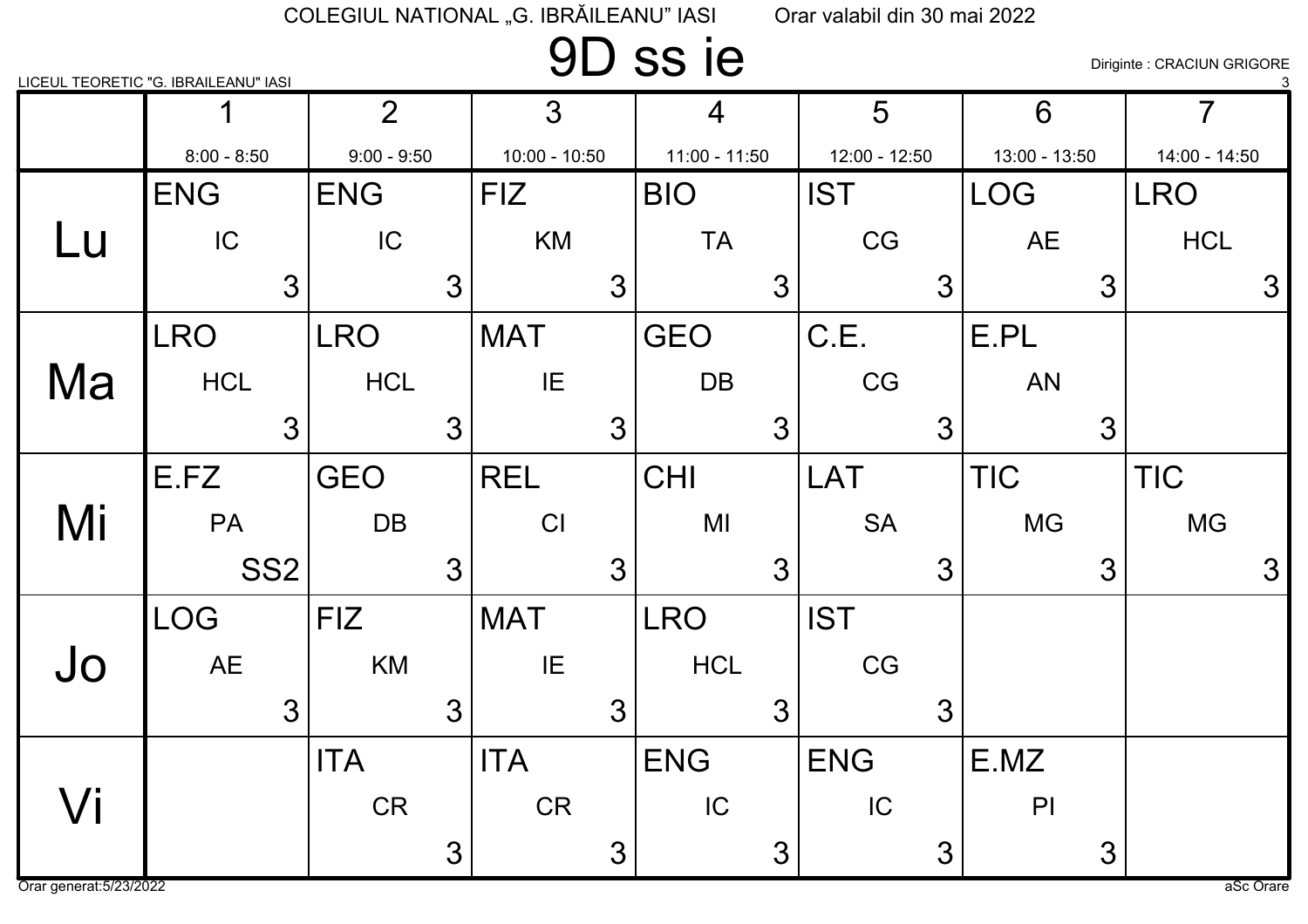# 10A mi iinf

Diriginte : TUTU ANA MARIA

|                     | LICEUL TEORETIC "G. IBRAILEANU" IASI |                |                 |                 |                 |               | 25              |
|---------------------|--------------------------------------|----------------|-----------------|-----------------|-----------------|---------------|-----------------|
|                     |                                      | $\overline{2}$ | $\mathfrak{S}$  | 4               | 5               | 6             | 7               |
|                     | $8:00 - 8:50$                        | $9:00 - 9:50$  | $10:00 - 10:50$ | $11:00 - 11:50$ | 12:00 - 12:50   | 13:00 - 13:50 | 14:00 - 14:50   |
|                     | <b>ENG</b>                           | <b>INF</b>     | <b>INF</b>      | <b>FIZ</b>      | <b>GEO</b>      | E.M/P         | <b>BIO</b>      |
| Lu                  | PG                                   | <b>RV</b>      | <b>RV</b>       | SV              | <b>BG</b>       | PI/AN         | <b>TA</b>       |
|                     | 25                                   | 25             | 25              | 25              | 25              | 29,25         | 25              |
|                     | <b>PSI</b>                           | <b>FRA</b>     | <b>MAT</b>      | <b>TIC</b>      | E.FZ            | <b>LRO</b>    |                 |
| Ma                  | CF                                   | CR             | <b>TG</b>       | <b>ND</b>       | PC              | <b>HCL</b>    |                 |
|                     | 25                                   | 25             | 25              | 23              | SS <sub>1</sub> | 25            |                 |
|                     | <b>LRO</b>                           | <b>FRA</b>     | E.AN            | <b>FIZ</b>      | <b>IST</b>      | <b>CHI</b>    |                 |
| Mi                  | <b>HCL</b>                           | <b>CR</b>      | CI              | SV              | <b>CM</b>       | MI            |                 |
|                     | 25                                   | 25             | 25              | 25              | 25              | 25            |                 |
|                     | <b>LRO</b>                           | <b>MAT</b>     | <b>REL</b>      | <b>MAT</b>      | <b>FIZ</b>      | <b>CHI</b>    | E.FZ            |
| Jo                  | <b>HCL</b>                           | <b>TG</b>      | CI              | <b>TG</b>       | SV              | MI            | PC              |
|                     | 25                                   | 25             | 25              | 25              | 25              | 25            | SS <sub>1</sub> |
|                     |                                      | <b>ENG</b>     | <b>INF</b>      | <b>INF</b>      | <b>BIO</b>      | <b>MAT</b>    | C.E.            |
| $\sqrt{\mathsf{i}}$ |                                      | PG             | <b>RV</b>       | <b>RV</b>       | <b>TA</b>       | <b>TG</b>     | <b>TA</b>       |
|                     |                                      | 25             | 25              | 25              | 25              | 25            | 25              |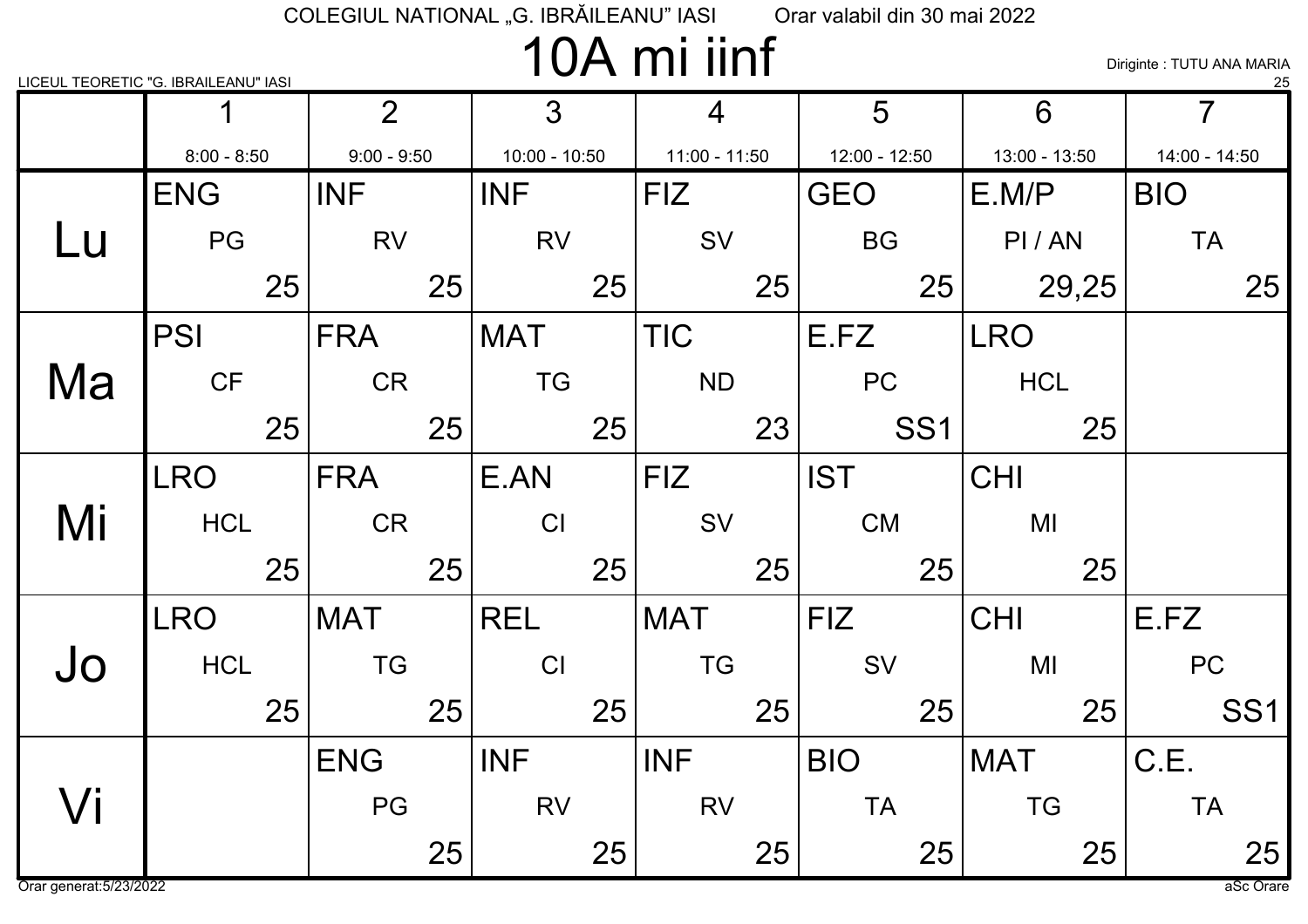### 10B sn

Diriginte : PASTINARU COSTEL

|    | LICEUL TEORETIC "G. IBRAILEANU" IASI |                 |                 |                 |               |                 | 29             |
|----|--------------------------------------|-----------------|-----------------|-----------------|---------------|-----------------|----------------|
|    |                                      | $\overline{2}$  | $\overline{3}$  | 4               | 5             | 6               | $\overline{7}$ |
|    | $8:00 - 8:50$                        | $9:00 - 9:50$   | $10:00 - 10:50$ | $11:00 - 11:50$ | 12:00 - 12:50 | 13:00 - 13:50   | 14:00 - 14:50  |
|    | <b>MAT</b>                           | <b>MAT</b>      | <b>IST</b>      | <b>ENG</b>      | FIZ           | E.M/P           | E.AN           |
| Lu | IE                                   | IE              | <b>CM</b>       | IC              | SV            | PI/AN           | CI             |
|    | 29                                   | 29              | 29              | 29              | 29            | 29,25           | 29             |
|    | <b>CHI</b>                           | <b>INF</b>      | <b>TIC</b>      | <b>GER</b>      | <b>LRO</b>    | E.FZ            | <b>GEO</b>     |
| Ma | MI                                   | <b>ND</b>       | <b>ND</b>       | <b>BC</b>       | <b>HCL</b>    | <b>PC</b>       | <b>BG</b>      |
|    | 29                                   | 29              | 23              | 29              | 29            | SS <sub>1</sub> | 29             |
|    | <b>PSI</b>                           | <b>FIZ</b>      | <b>LRO</b>      | <b>REL</b>      | <b>LRO</b>    | <b>GER</b>      | <b>CHI</b>     |
| Mi | CF                                   | SV              | <b>HCL</b>      | CI              | <b>HCL</b>    | <b>BC</b>       | MI             |
|    | 29                                   | 29              | 29              | 29              | 29            | 29              | 29             |
|    | o.VEFM                               | <b>BIO</b>      | <b>BIO</b>      | <b>FIZ</b>      |               |                 |                |
| Jo | <b>MM</b>                            | PF              | <b>PF</b>       | SV              |               |                 |                |
|    | 29                                   | 29              | 29              | 29              |               |                 |                |
|    |                                      | E.FZ            | <b>ENG</b>      | C.E.            | <b>MAT</b>    | <b>MAT</b>      |                |
| Vi |                                      | <b>PC</b>       | IC              | <b>PC</b>       | IE            | IE              |                |
|    |                                      | SS <sub>1</sub> | 29              | 29              | 29            | 29              |                |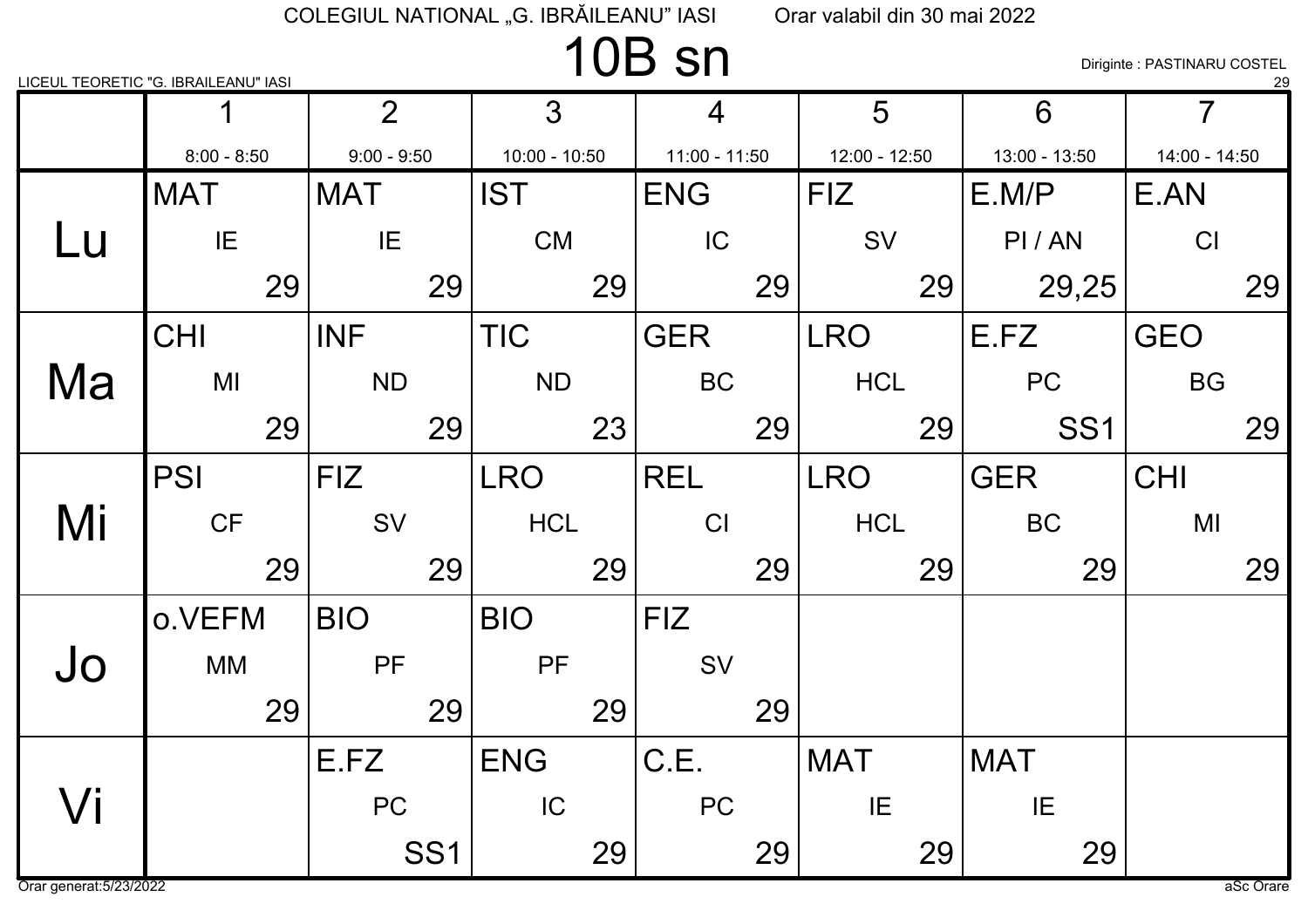## 10C sn

Diriginte : BUSUIOC DANIELA

| LICEUL TEORETIC "G. IBRAILEANU" IASI |               |    |                |    |                 |    |                 |                 |               |                 |               |    |               | 20 |
|--------------------------------------|---------------|----|----------------|----|-----------------|----|-----------------|-----------------|---------------|-----------------|---------------|----|---------------|----|
|                                      |               |    | $\overline{2}$ |    | $\mathfrak{Z}$  |    | 4               |                 | 5             |                 | 6             |    | 7             |    |
|                                      | $8:00 - 8:50$ |    | $9:00 - 9:50$  |    | $10:00 - 10:50$ |    | $11:00 - 11:50$ |                 | 12:00 - 12:50 |                 | 13:00 - 13:50 |    | 14:00 - 14:50 |    |
|                                      | <b>LRO</b>    |    | <b>BIO</b>     |    | <b>FIZ</b>      |    | E.FZ            |                 | E.M/P         |                 | <b>TIC</b>    |    |               |    |
| Lu                                   | HC            |    | <b>PF</b>      |    | SV              |    | <b>PC</b>       |                 | PI/AN         |                 | <b>MM</b>     |    |               |    |
|                                      |               | 20 |                | 20 |                 | 20 |                 | SS <sub>1</sub> |               | 31,20           |               | 20 |               |    |
|                                      | <b>MAT</b>    |    | <b>MAT</b>     |    | <b>ENG</b>      |    | <b>FIZ</b>      |                 | C.E.          |                 | <b>FRA</b>    |    | <b>FRA</b>    |    |
| Ma                                   | CD            |    | CD             |    | <b>BD</b>       |    | SV              |                 | <b>BD</b>     |                 | <b>BR</b>     |    | <b>BR</b>     |    |
|                                      |               | 20 |                | 20 |                 | 20 |                 | 20              |               | 20              |               | 20 |               | 20 |
|                                      | <b>CHI</b>    |    | <b>CHI</b>     |    | <b>PSI</b>      |    | E.AN            |                 | <b>MAT</b>    |                 | o.MC          |    | <b>GEO</b>    |    |
| Mi                                   | MI            |    | MI             |    | CF              |    | CI              |                 | CD            |                 | CI            |    | <b>DB</b>     |    |
|                                      |               | 20 |                | 20 |                 | 20 |                 | 20              |               | 20              |               | 20 |               | 20 |
|                                      | <b>MAT</b>    |    | <b>INF</b>     |    | <b>FIZ</b>      |    | <b>REL</b>      |                 | <b>IST</b>    |                 |               |    |               |    |
| Jo                                   | CD            |    | <b>ND</b>      |    | <b>SV</b>       |    | CI              |                 | <b>CM</b>     |                 |               |    |               |    |
|                                      |               | 20 |                | 20 |                 | 20 |                 | 20              |               | 20              |               |    |               |    |
|                                      | <b>BIO</b>    |    | <b>LRO</b>     |    | <b>LRO</b>      |    | <b>ENG</b>      |                 | E.FZ          |                 |               |    |               |    |
| Vi                                   | <b>PF</b>     |    | HC             |    | HC              |    | <b>BD</b>       |                 | <b>PC</b>     |                 |               |    |               |    |
|                                      |               | 20 |                | 20 |                 | 20 |                 | 20              |               | SS <sub>1</sub> |               |    |               |    |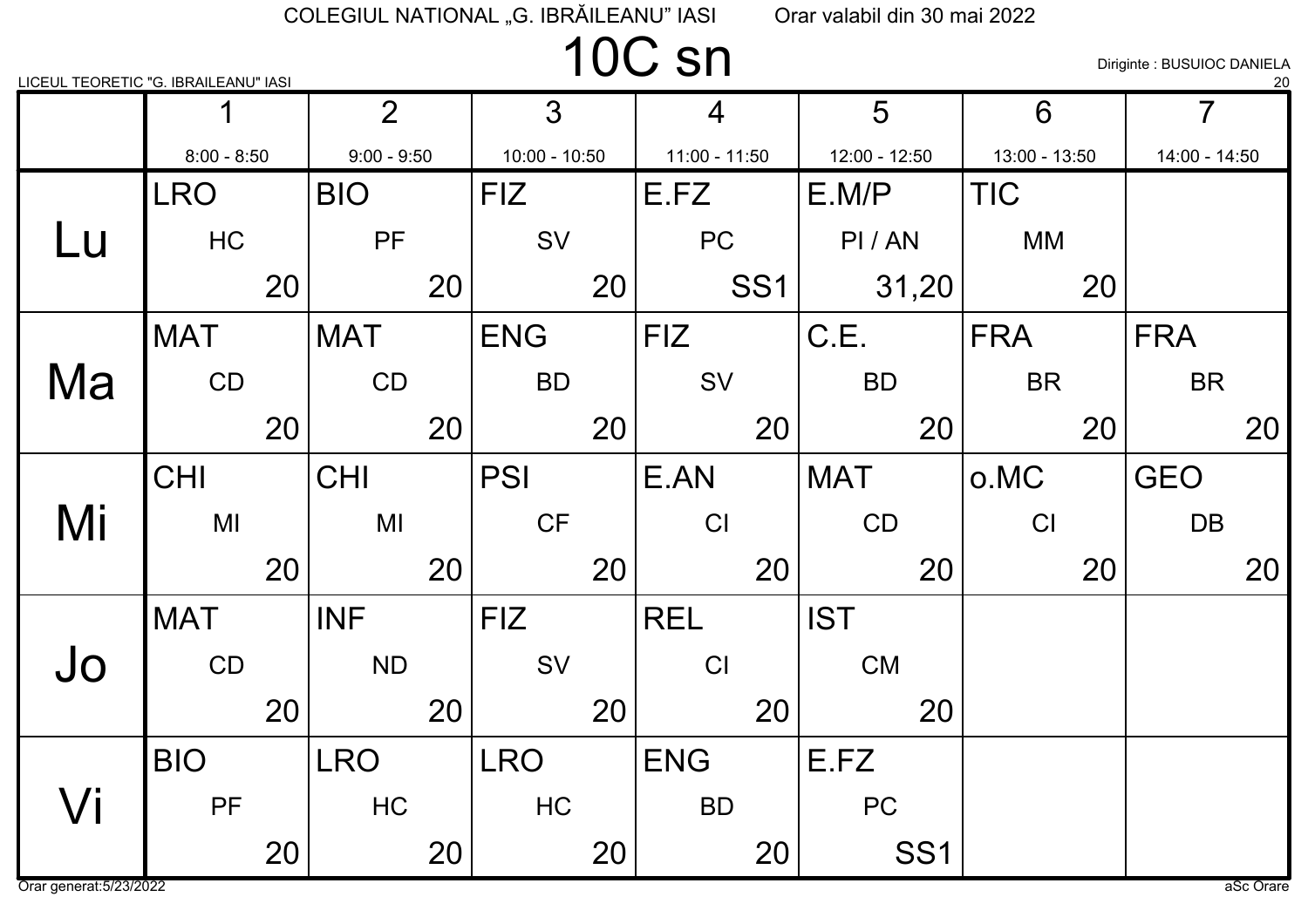# 10D f ie

Diriginte : ILAS CARMEN

| LICEUL TEORETIC "G. IBRAILEANU" IASI |               |    |                |    |                 |                 |                 |    |               |       |               |    |                | 31 |
|--------------------------------------|---------------|----|----------------|----|-----------------|-----------------|-----------------|----|---------------|-------|---------------|----|----------------|----|
|                                      |               |    | $\overline{2}$ |    | 3               |                 | 4               |    | 5             |       | 6             |    | $\overline{7}$ |    |
|                                      | $8:00 - 8:50$ |    | $9:00 - 9:50$  |    | $10:00 - 10:50$ |                 | $11:00 - 11:50$ |    | 12:00 - 12:50 |       | 13:00 - 13:50 |    | 14:00 - 14:50  |    |
|                                      | <b>BIO</b>    |    | <b>PSI</b>     |    | C.E.            |                 | <b>IST</b>      |    | E.M/P         |       | <b>LRO</b>    |    | <b>LRO</b>     |    |
| Lu                                   | PF            |    | <b>AE</b>      |    | IC              |                 | <b>CM</b>       |    | PI/AN         |       | CC            |    | <b>CC</b>      |    |
|                                      |               | 31 |                | 31 |                 | 31              |                 | 31 |               | 31,20 |               | 31 |                | 31 |
|                                      | <b>FIZ</b>    |    | <b>GEO</b>     |    | <b>GEO</b>      |                 | <b>ENG</b>      |    | <b>ENG</b>    |       | <b>IST</b>    |    | E.AN           |    |
| Ma                                   | SV            |    | <b>TC</b>      |    | <b>TC</b>       |                 | IC              |    | IC            |       | CM            |    | CI             |    |
|                                      |               | 31 |                | 31 |                 | 31              |                 | 31 |               | 31    |               | 31 |                | 31 |
|                                      | <b>FIZ</b>    |    | <b>ENG</b>     |    | <b>ENG</b>      |                 | <b>IST</b>      |    | <b>FRA</b>    |       | <b>REL</b>    |    | <b>LAT</b>     |    |
| Mi                                   | SV            |    | IC             |    | IC              |                 | <b>CM</b>       |    | <b>CR</b>     |       | CI            |    | <b>SA</b>      |    |
|                                      |               | 31 |                | 31 |                 | 31              |                 | 31 |               | 31    |               | 31 |                | 31 |
|                                      | <b>MAT</b>    |    | <b>PSI</b>     |    | <b>FRA</b>      |                 | <b>CHI</b>      |    | <b>TIC</b>    |       |               |    |                |    |
| Jo                                   | IE            |    | <b>AE</b>      |    | <b>CR</b>       |                 | MI              |    | <b>ND</b>     |       |               |    |                |    |
|                                      |               | 31 |                | 31 |                 | 31              |                 | 31 |               | 23    |               |    |                |    |
|                                      | <b>LRO</b>    |    | <b>LRO</b>     |    | E.FZ            |                 | <b>MAT</b>      |    |               |       |               |    |                |    |
| Vi                                   | CC            |    | CC             |    | <b>PC</b>       |                 | IE              |    |               |       |               |    |                |    |
|                                      |               | 31 |                | 31 |                 | SS <sub>1</sub> |                 | 31 |               |       |               |    |                |    |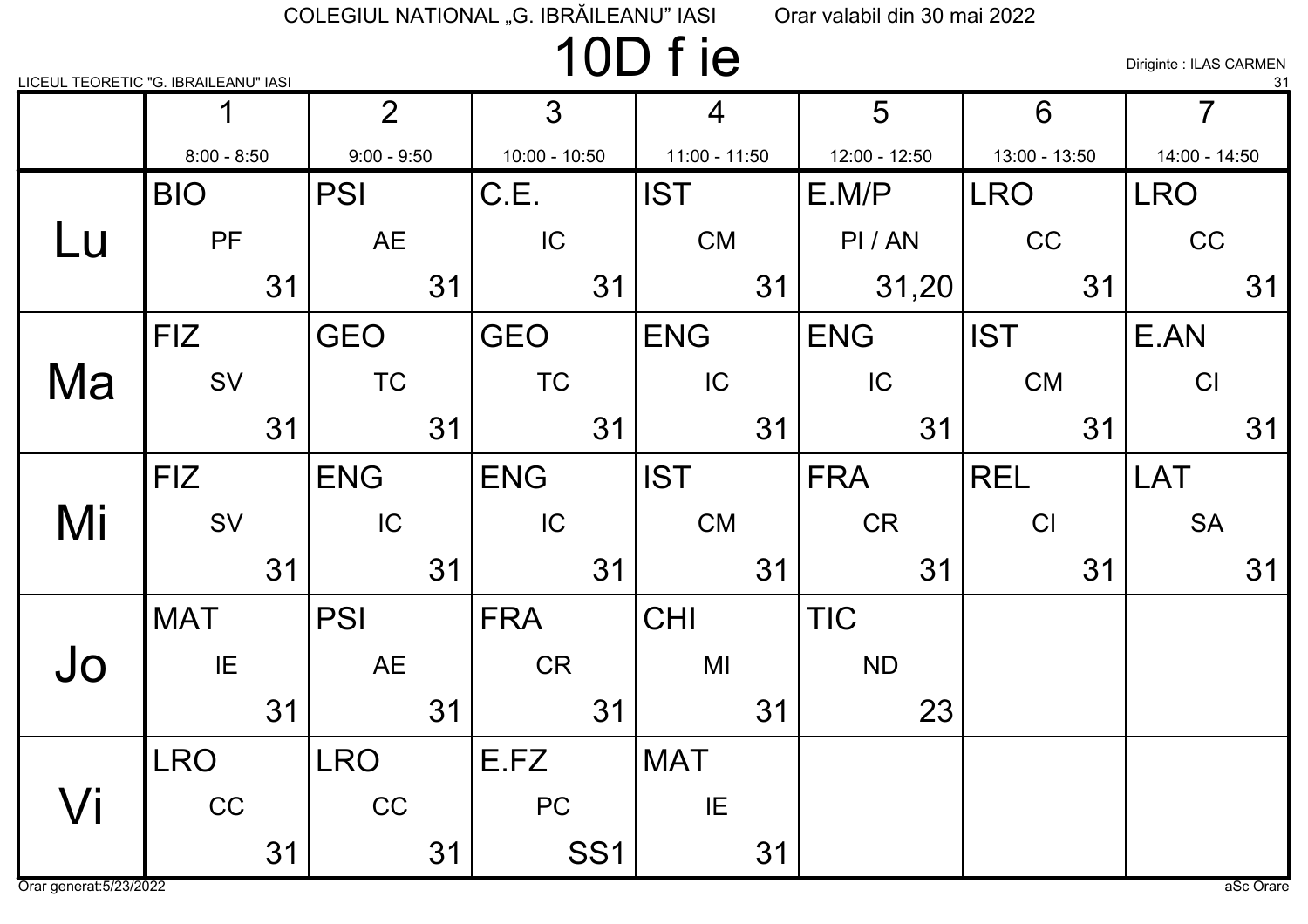## 10E ss ie

Diriginte : CARAUSU DOINITA

|    | LICEUL TEORETIC "G. IBRAILEANU" IASI |                |                 |                 |               |               | 30             |
|----|--------------------------------------|----------------|-----------------|-----------------|---------------|---------------|----------------|
|    | 1                                    | $\overline{2}$ | 3               | 4               | 5             | 6             | $\overline{7}$ |
|    | $8:00 - 8:50$                        | $9:00 - 9:50$  | $10:00 - 10:50$ | $11:00 - 11:50$ | 12:00 - 12:50 | 13:00 - 13:50 | 14:00 - 14:50  |
|    | <b>FIZ</b>                           | <b>LRO</b>     | LAT             | <b>REL</b>      | <b>GEO</b>    | <b>ENG</b>    | E.M/P          |
| Lu | KM                                   | HC             | <b>SA</b>       | CI              | DB            | AA            | AN / PI        |
|    | 30                                   | 30             | 30              | 30              | 30            | 30            | 30             |
|    | E.FZ                                 | <b>BIO</b>     | <b>CHI</b>      | <b>PSI</b>      | <b>GEO</b>    | <b>ENG</b>    |                |
| Ma | PC                                   | <b>TA</b>      | MI              | <b>AE</b>       | <b>DB</b>     | AA            |                |
|    | SS <sub>1</sub>                      | 30             | 30              | 30              | 30            | 30            |                |
|    | <b>IST</b>                           | <b>LRO</b>     | <b>LRO</b>      | <b>PSI</b>      | E.AN          |               |                |
| Mi | CD                                   | HC             | HC              | <b>AE</b>       | CI            |               |                |
|    | 30                                   | 30             | 30              | 30              | 30            |               |                |
|    | <b>IST</b>                           | <b>MAT</b>     | <b>FIZ</b>      | <b>TIC</b>      | <b>FRA</b>    |               |                |
| Jo | CD                                   | IE             | KM              | <b>ND</b>       | <b>CR</b>     |               |                |
|    | 30                                   | 30             | 30              | 23              | 30            |               |                |
|    | <b>FRA</b>                           | <b>IST</b>     | <b>MAT</b>      | C.E.            | <b>LRO</b>    | <b>ENG</b>    | <b>ENG</b>     |
| Vi | <b>CR</b>                            | CD             | IE              | CD              | HC            | AA            | AA             |
|    | 30                                   | 30             | 30              | 30              | 30            | 30            | 30             |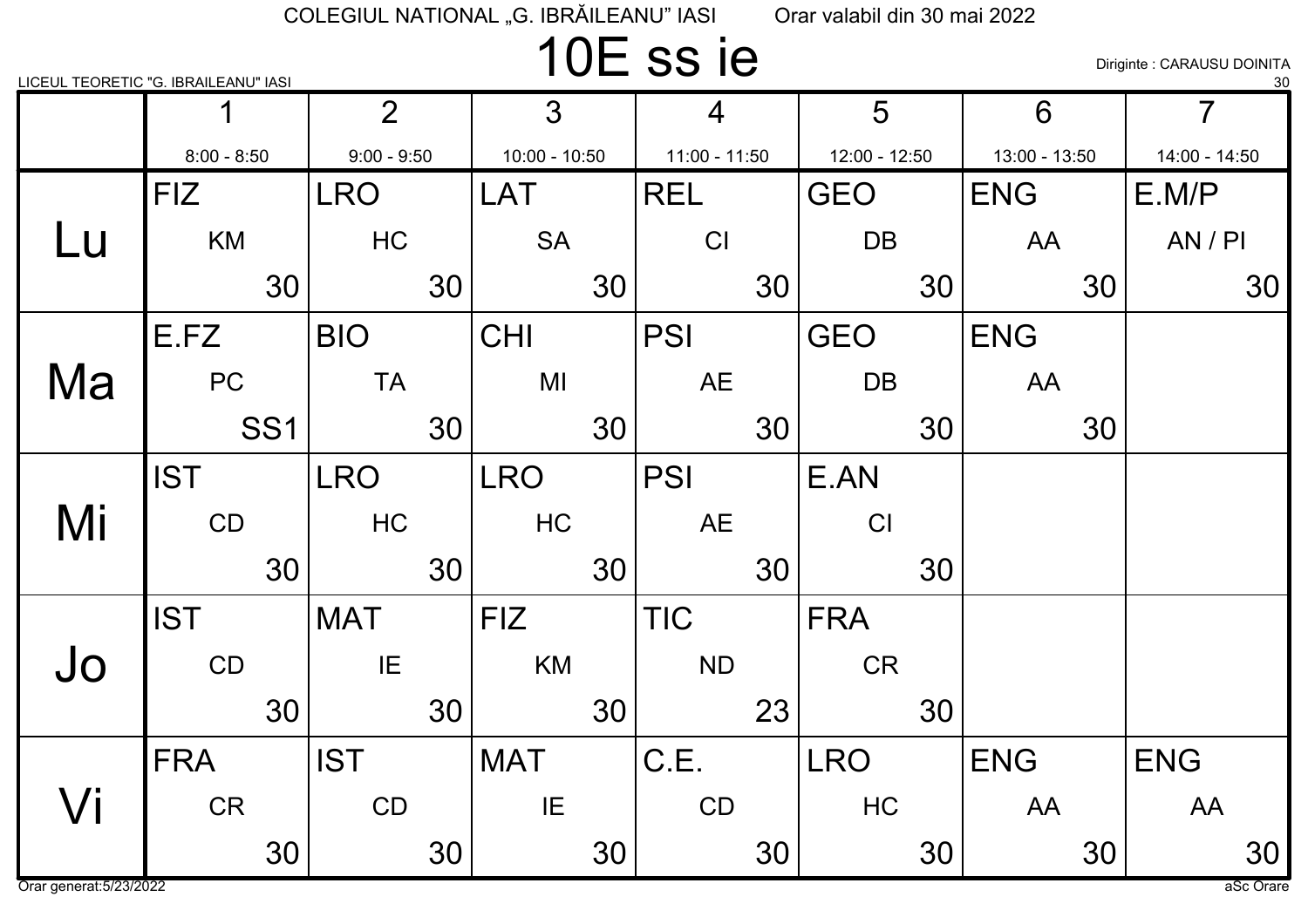11A mi

Diriginte : CEHAN IONUT

|    | LICEUL TEORETIC "G. IBRAILEANU" IASI |                |                 |                 |               |                 | $\frac{24}{}$  |
|----|--------------------------------------|----------------|-----------------|-----------------|---------------|-----------------|----------------|
|    |                                      | $\overline{2}$ | $\overline{3}$  | $\overline{4}$  | 5             | 6               | $\overline{7}$ |
|    | $8:00 - 8:50$                        | $9:00 - 9:50$  | $10:00 - 10:50$ | 11:00 - 11:50   | 12:00 - 12:50 | 13:00 - 13:50   | 14:00 - 14:50  |
|    |                                      | <b>ENG</b>     | <b>ENG</b>      | <b>LRO</b>      | <b>REL</b>    | <b>MAT</b>      | <b>MAT</b>     |
| Lu |                                      | <b>BD</b>      | <b>BD</b>       | <b>HCL</b>      | CI            | $\mathbf{I}$    | $\mathbf{  }$  |
|    |                                      | 24             | 24              | 24              | 24            | 24              | 24             |
|    |                                      |                | <b>MAT</b>      | <b>MAT</b>      | <b>ECO</b>    | o.EACO          | <b>LRO</b>     |
| Ma |                                      |                | $\mathbf{I}$    | $\mathbf{  }$   | CI            | MI              | <b>HCL</b>     |
|    |                                      |                | 24              | 24              | 24            | 24              | 24             |
|    | <b>INF</b>                           | <b>INF</b>     | <b>INF</b>      | <b>INF</b>      | o.VEFM        | <b>BIO</b>      | <b>GEO</b>     |
| Mi | <b>RV</b>                            | <b>RV</b>      | <b>RV</b>       | <b>RV</b>       | <b>RV</b>     | PF              | HC             |
|    | 24                                   | 24             | 24              | 24              | 24            | 24              | 24             |
|    |                                      | <b>IST</b>     | <b>FRA</b>      | <b>FRA</b>      | <b>LRO</b>    | o.PB            | <b>CHI</b>     |
| Jo |                                      | CM             | <b>BM</b>       | <b>BM</b>       | <b>HCL</b>    | PC              | MI             |
|    |                                      | 24             | 24              | 24              | 24            | SS <sub>1</sub> | 24             |
|    | <b>FIZ</b>                           | <b>FIZ</b>     | <b>FIZ</b>      | E.FZ            | C.E.          | o.MDSN          |                |
| Vi | KM                                   | KM             | KM              | <b>PR</b>       | CI            | $\mathbf{  }$   |                |
|    | 24                                   | 24             | 24              | SS <sub>2</sub> | 24            | 24              |                |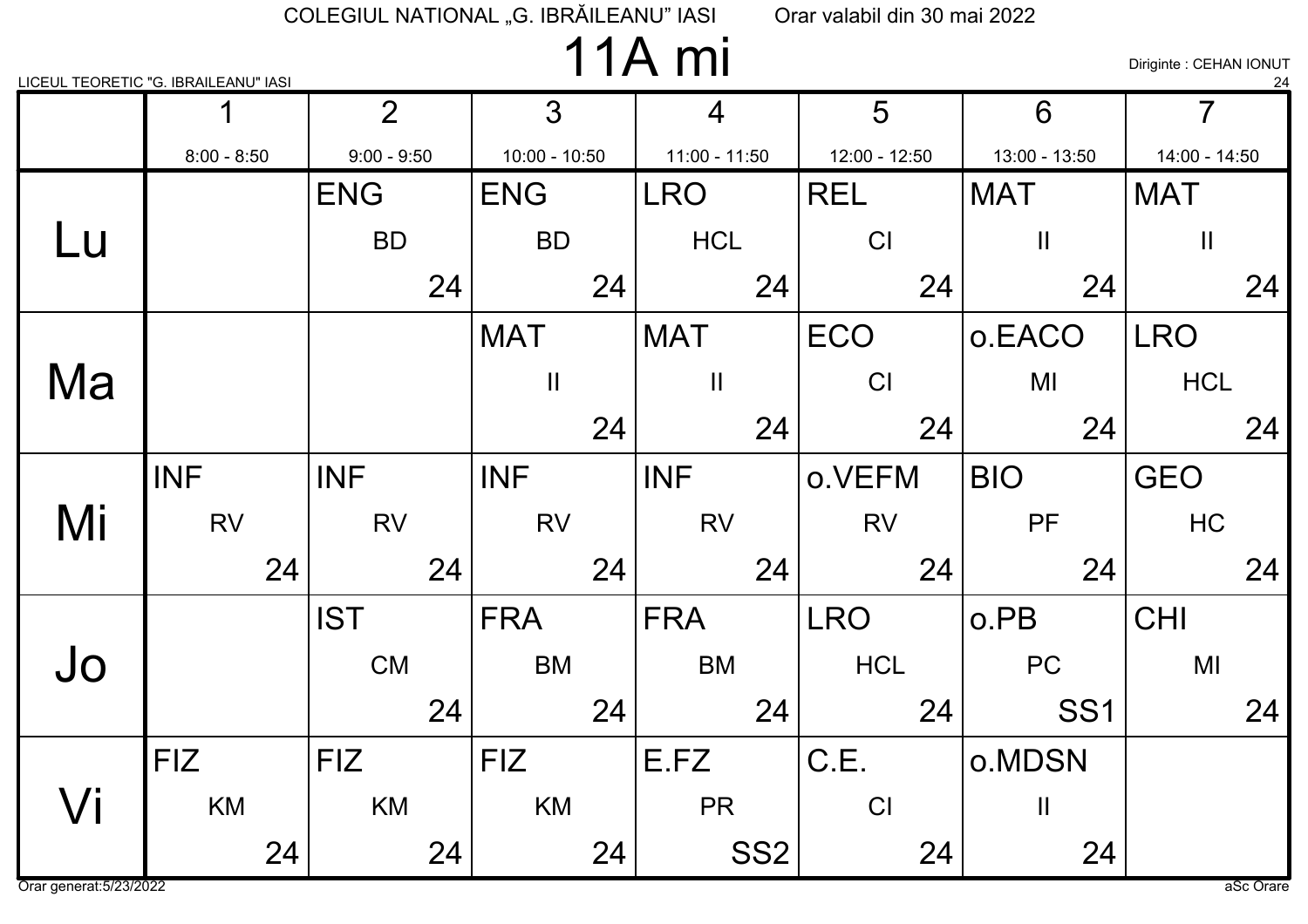## 11B sn

Diriginte : SIGHIDIM ALINA

| LICEUL TEORETIC "G. IBRAILEANU" IASI |               |    |                |    |                 |    |               |    |                 |                 |                 | 26             |
|--------------------------------------|---------------|----|----------------|----|-----------------|----|---------------|----|-----------------|-----------------|-----------------|----------------|
|                                      |               |    | $\overline{2}$ |    | $3\overline{3}$ |    | 4             |    | 5               |                 | 6               | $\overline{7}$ |
|                                      | $8:00 - 8:50$ |    | $9:00 - 9:50$  |    | $10:00 - 10:50$ |    | 11:00 - 11:50 |    | $12:00 - 12:50$ |                 | 13:00 - 13:50   | 14:00 - 14:50  |
|                                      | <b>GEO</b>    |    | <b>TIC</b>     |    | <b>TIC</b>      |    | <b>CHI</b>    |    | <b>MAT</b>      |                 | o.EACO          | o.APSA         |
| Lu                                   | <b>DB</b>     |    | <b>ND</b>      |    | <b>ND</b>       |    | MI            |    | <b>TG</b>       |                 | MI              | PF             |
|                                      |               | 26 |                | 26 |                 | 23 |               | 26 |                 | 26              | 26              | 26             |
|                                      | <b>GER</b>    |    | <b>ECO</b>     |    | o.MC            |    | <b>FIZ</b>    |    | <b>ENG</b>      |                 | o.MDSN          |                |
| Ma                                   | <b>BC</b>     |    | CI             |    | CI              |    | <b>CL</b>     |    | AA              |                 | <b>TG</b>       |                |
|                                      |               | 26 |                | 26 |                 | 26 |               | 26 |                 | 26              | 26              |                |
|                                      | <b>LRO</b>    |    | <b>LRO</b>     |    | C.E.            |    | <b>BIO</b>    |    | <b>GER</b>      |                 | o.PB            |                |
| Mi                                   | <b>SA</b>     |    | <b>SA</b>      |    | <b>SA</b>       |    | PF            |    | <b>BC</b>       |                 | <b>PC</b>       |                |
|                                      |               | 26 |                | 26 |                 | 26 |               | 26 |                 | 26              | SS <sub>1</sub> |                |
|                                      | <b>CHI</b>    |    | <b>FIZ</b>     |    | <b>FIZ</b>      |    | <b>IST</b>    |    | <b>MAT</b>      |                 |                 |                |
| Jo                                   | MI            |    | CL             |    | <b>CL</b>       |    | <b>CM</b>     |    | <b>TG</b>       |                 |                 |                |
|                                      |               | 26 |                | 26 |                 | 26 |               | 26 |                 | 26              |                 |                |
|                                      | <b>MAT</b>    |    | <b>ENG</b>     |    | <b>LRO</b>      |    | <b>BIO</b>    |    | E.FZ            |                 | <b>REL</b>      |                |
| Vi                                   | <b>TG</b>     |    | AA             |    | <b>SA</b>       |    | <b>PF</b>     |    | <b>PR</b>       |                 | CI              |                |
|                                      |               | 26 |                | 26 |                 | 26 |               | 26 |                 | SS <sub>2</sub> | 26              |                |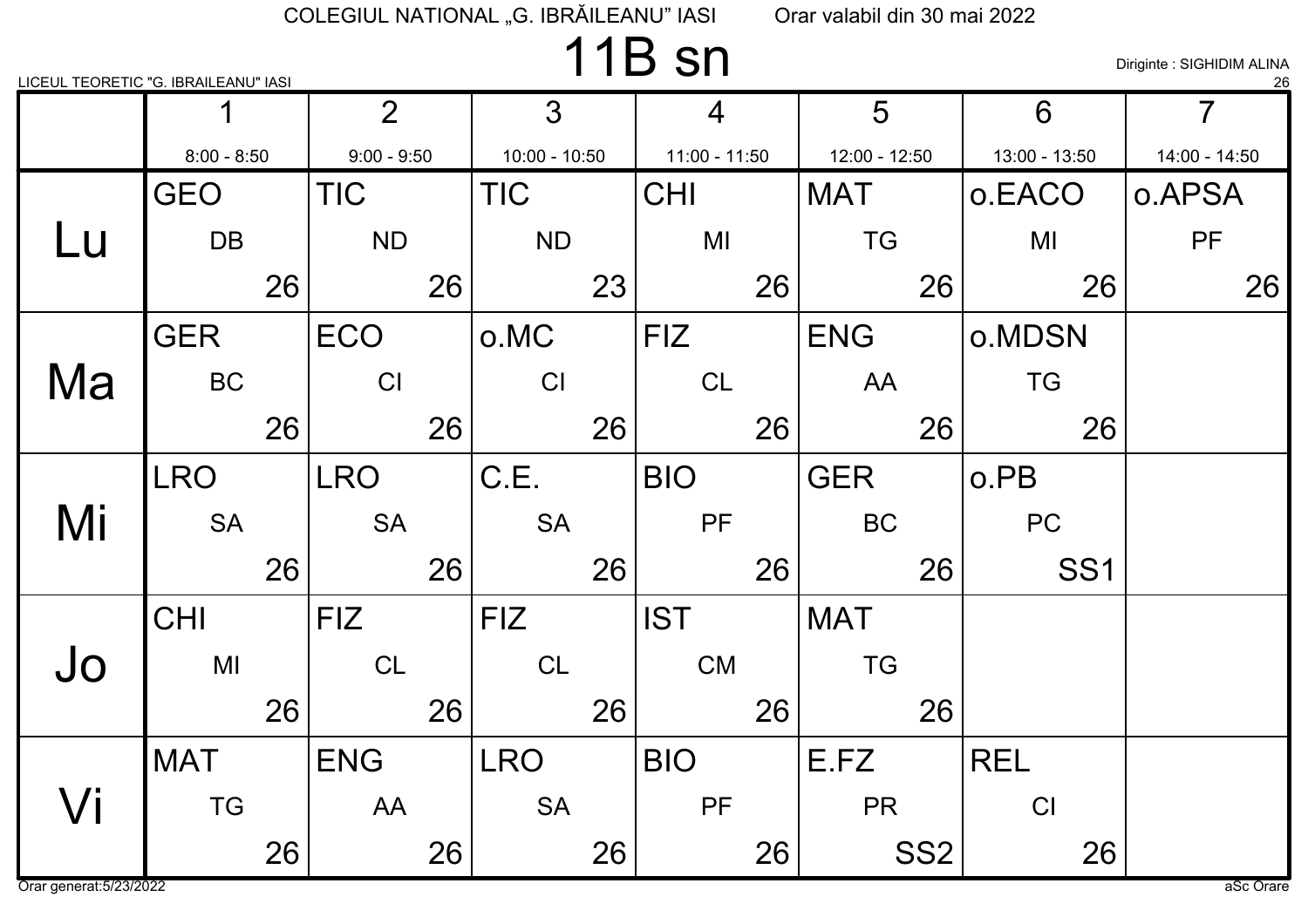## 11C sn ie

Diriginte : DUMITRASCU BOGDAN

|    | LICEUL TEORETIC "G. IBRAILEANU" IASI |    |                |    |                 |    |               |    |               |    |               |                 |                | 27 |
|----|--------------------------------------|----|----------------|----|-----------------|----|---------------|----|---------------|----|---------------|-----------------|----------------|----|
|    |                                      |    | $\overline{2}$ |    | $\overline{3}$  |    | 4             |    | 5             |    | 6             |                 | $\overline{7}$ |    |
|    | $8:00 - 8:50$                        |    | $9:00 - 9:50$  |    | $10:00 - 10:50$ |    | 11:00 - 11:50 |    | 12:00 - 12:50 |    | 13:00 - 13:50 |                 | 14:00 - 14:50  |    |
|    | <b>CHI</b>                           |    | FIZ.           |    | <b>FIZ</b>      |    | <b>ENG</b>    |    | <b>TIC</b>    |    | o.APSA        |                 | <b>FRA</b>     |    |
| Lu | MI                                   |    | <b>CL</b>      |    | <b>CL</b>       |    | <b>BD</b>     |    | <b>ND</b>     |    | PF            |                 | <b>MG</b>      |    |
|    |                                      | 27 |                | 27 |                 | 27 |               | 27 |               | 27 |               | 27              |                | 27 |
|    | <b>MAT</b>                           |    | <b>MAT</b>     |    | <b>LRO</b>      |    | <b>LRO</b>    |    | <b>TIC</b>    |    | <b>ENG</b>    |                 | <b>ENG</b>     |    |
| Ma | <b>PC</b>                            |    | PC             |    | DC              |    | DC            |    | <b>ND</b>     |    | <b>BD</b>     |                 | <b>BD</b>      |    |
|    |                                      | 27 |                | 27 |                 | 27 |               | 27 |               | 23 |               | 27              |                | 27 |
|    | <b>BIO</b>                           |    | <b>ECO</b>     |    | <b>BIO</b>      |    | <b>LRO</b>    |    | REL           |    | E.FZ          |                 |                |    |
| Mi | <b>PF</b>                            |    | CI             |    | <b>PF</b>       |    | <b>DC</b>     |    | CI            |    | <b>PA</b>     |                 |                |    |
|    |                                      | 27 |                | 27 |                 | 27 |               | 27 |               | 27 |               | SS <sub>2</sub> |                |    |
|    | <b>MAT</b>                           |    | o.MDSN         |    | <b>CHI</b>      |    | <b>FIZ</b>    |    | <b>FRA</b>    |    |               |                 |                |    |
| Jo | PC                                   |    | PC             |    | MI              |    | CL            |    | <b>MG</b>     |    |               |                 |                |    |
|    |                                      | 27 |                | 27 |                 | 27 |               | 27 |               | 27 |               |                 |                |    |
|    | o.LAV                                |    | <b>GEO</b>     |    | <b>IST</b>      |    | C.E.          |    | <b>ENG</b>    |    |               |                 |                |    |
| Vi | DC                                   |    | <b>DB</b>      |    | <b>CM</b>       |    | <b>DB</b>     |    | <b>BD</b>     |    |               |                 |                |    |
|    |                                      | 27 |                | 27 |                 | 27 |               | 27 |               | 27 |               |                 |                |    |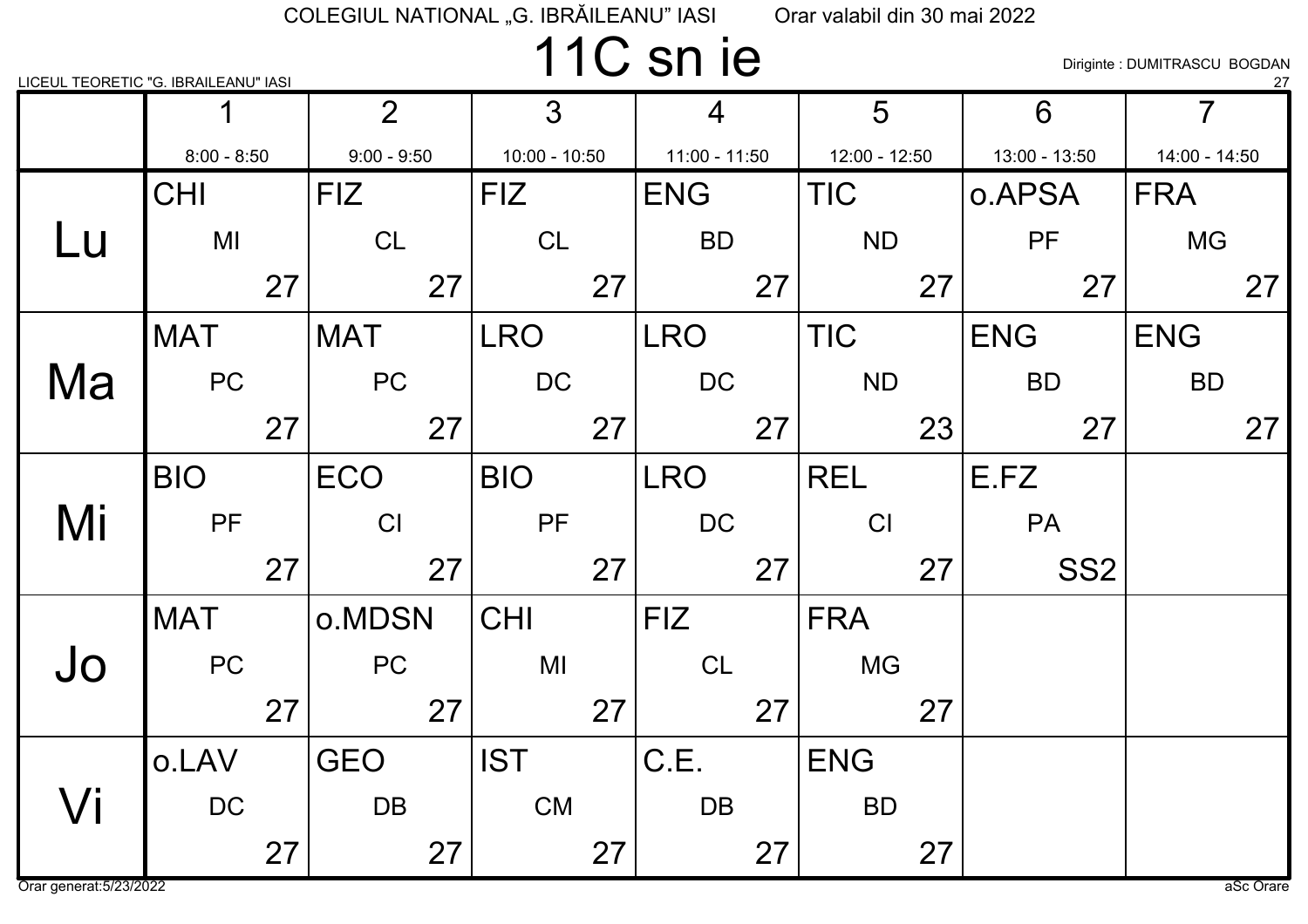# 11D f ie

Diriginte : CARP MIHAI

| LICEUL TEORETIC "G. IBRAILEANU" IASI |               |    |                |                 |               |    |                 |    |               |                 |               |    |               | 28 |
|--------------------------------------|---------------|----|----------------|-----------------|---------------|----|-----------------|----|---------------|-----------------|---------------|----|---------------|----|
|                                      |               |    | $\overline{2}$ |                 | 3             |    | 4               |    | 5             |                 | 6             |    | 7             |    |
|                                      | $8:00 - 8:50$ |    | $9:00 - 9:50$  |                 | 10:00 - 10:50 |    | $11:00 - 11:50$ |    | 12:00 - 12:50 |                 | 13:00 - 13:50 |    | 14:00 - 14:50 |    |
|                                      | LAT           |    | <b>LRO</b>     |                 | <b>ECO</b>    |    | <b>TIC</b>      |    | o.VEFM        |                 | <b>ENG</b>    |    |               |    |
| Lu                                   | <b>SA</b>     |    | CC             |                 | CI            |    | <b>ND</b>       |    | МM            |                 | IC            |    |               |    |
|                                      |               | 28 |                | 28              |               | 28 |                 | 23 |               | 28              |               | 28 |               |    |
|                                      | <b>LRO</b>    |    | o.LAV          |                 | o.GFCE        |    | E.AR            |    | LU            |                 | <b>ENG</b>    |    | <b>ENG</b>    |    |
| Ma                                   | CC            |    | CC             |                 | IC            |    | <b>AN</b>       |    | <b>BC</b>     |                 | IC            |    | IC            |    |
|                                      |               | 28 |                | 28              |               | 28 |                 | 28 |               | 28              |               | 28 |               | 28 |
|                                      |               |    | <b>LAT</b>     |                 | o.EDJ         |    | <b>ENG</b>      |    | E.FZ          |                 | <b>SOC</b>    |    | <b>STI</b>    |    |
| Mi                                   |               |    | <b>SA</b>      |                 | <b>SA</b>     |    | IC              |    | PC            |                 | <b>AE</b>     |    | KM            |    |
|                                      |               |    |                | 28 <sup>1</sup> |               | 28 |                 | 28 |               | SS <sub>1</sub> |               | 28 |               | 28 |
|                                      | <b>IST</b>    |    | o.ECA          |                 | <b>LRO</b>    |    | <b>LRO</b>      |    | <b>REL</b>    |                 | <b>FRA</b>    |    | <b>FRA</b>    |    |
| Jo                                   | <b>CM</b>     |    | CF             |                 | <b>CC</b>     |    | CC              |    | <b>AC</b>     |                 | <b>BM</b>     |    | <b>BM</b>     |    |
|                                      |               | 28 |                | 28              |               | 28 |                 | 28 |               | 28              |               | 28 |               | 28 |
|                                      | <b>FRA</b>    |    | <b>IST</b>     |                 | <b>GEO</b>    |    | C.E.            |    |               |                 |               |    |               |    |
| Vi                                   | <b>BM</b>     |    | <b>CM</b>      |                 | <b>DB</b>     |    | <b>CM</b>       |    |               |                 |               |    |               |    |
|                                      |               | 28 |                | 28              |               | 28 |                 | 28 |               |                 |               |    |               |    |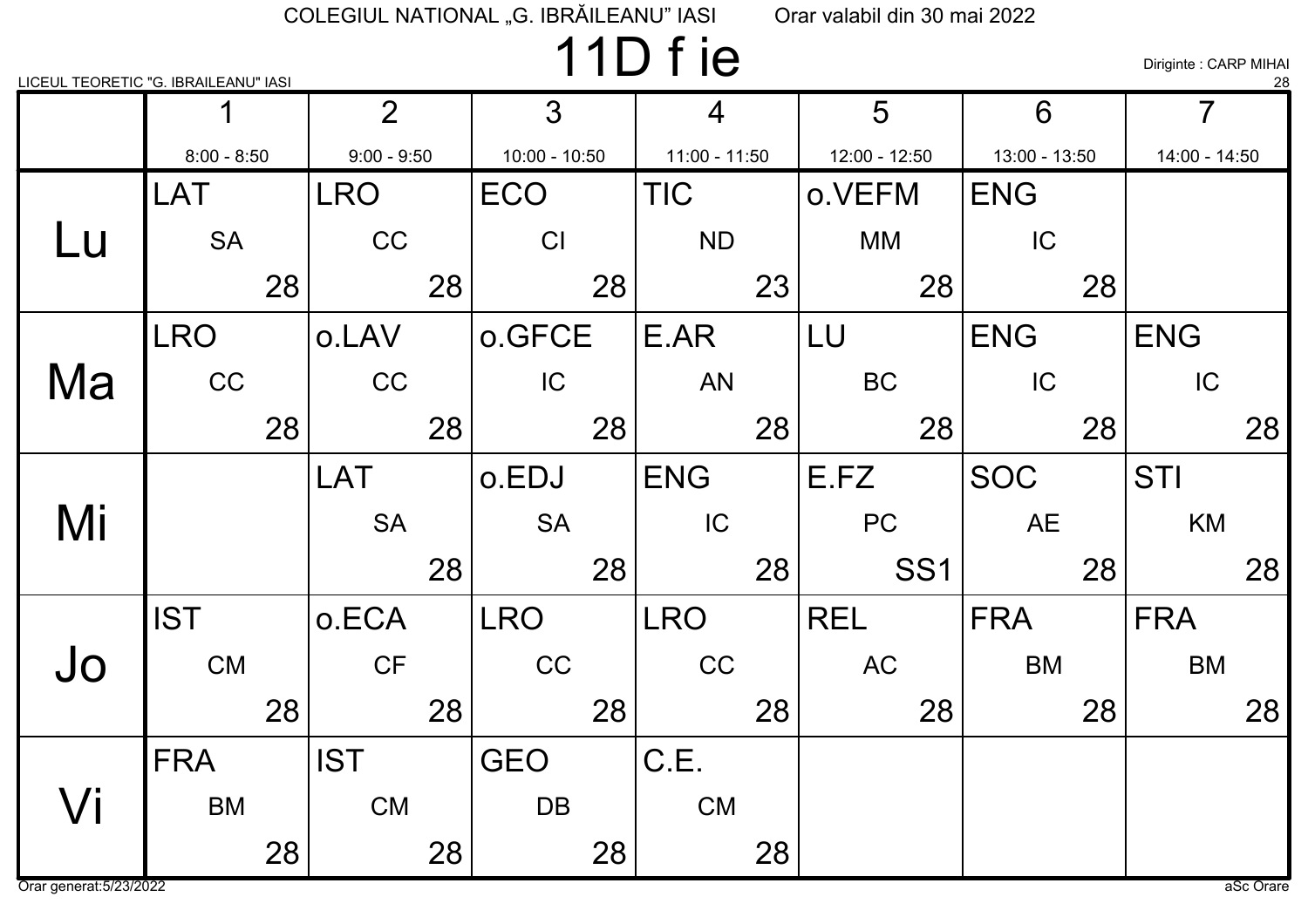## 11E ss

LICEUL TEORETIC "G. IBRAILEANU" IASI <sup>1</sup>

Diriginte : CHIRU RALUCA

|    |               | $\overline{2}$ |   | 3 <sup>1</sup>  | $\overline{4}$  | 5             | 6             |                 | $\overline{7}$ |  |
|----|---------------|----------------|---|-----------------|-----------------|---------------|---------------|-----------------|----------------|--|
|    | $8:00 - 8:50$ | $9:00 - 9:50$  |   | $10:00 - 10:50$ | $11:00 - 11:50$ | 12:00 - 12:50 | 13:00 - 13:50 |                 | 14:00 - 14:50  |  |
|    | <b>IST</b>    | <b>GEO</b>     |   | <b>LRO</b>      | o.LAV           | <b>ECO</b>    | E.FZ          |                 | o.EDJ          |  |
| Lu | CG            | DB             |   | CC              | CC              | CI            | CB            |                 | <b>SA</b>      |  |
|    |               |                |   |                 |                 |               |               | SS <sub>2</sub> |                |  |
|    | <b>ECO</b>    | o.CLL          |   | <b>LRO</b>      | <b>LRO</b>      | E.AR          | <b>IST</b>    |                 |                |  |
| Ma | CI            | MI             |   | CC              | CC              | <b>AN</b>     | CG            |                 |                |  |
|    |               |                |   |                 |                 |               |               |                 |                |  |
|    | o.CIM         | <b>TIC</b>     |   | <b>TIC</b>      | <b>FRA</b>      | <b>MAT</b>    | <b>IST</b>    |                 | C.E.           |  |
| Mi | <b>SA</b>     | <b>MG</b>      |   | <b>MG</b>       | <b>CR</b>       | IE            | CG            |                 | <b>CR</b>      |  |
|    |               |                |   |                 |                 |               |               |                 |                |  |
|    | o.El          | <b>FRA</b>     |   | <b>SOC</b>      | <b>SOC</b>      | <b>REL</b>    |               |                 |                |  |
| Jo | <b>CF</b>     | <b>CR</b>      |   | <b>CF</b>       | <b>CF</b>       | CI            |               |                 |                |  |
|    |               |                | 1 |                 |                 |               |               |                 |                |  |
|    | o SGT         | <b>MAT</b>     |   | <b>ENG</b>      | <b>ENG</b>      | <b>GEO</b>    |               |                 |                |  |
| Vi | <b>DB</b>     | IE             |   | AA              | AA              | DB            |               |                 |                |  |
|    |               |                |   |                 |                 |               |               |                 |                |  |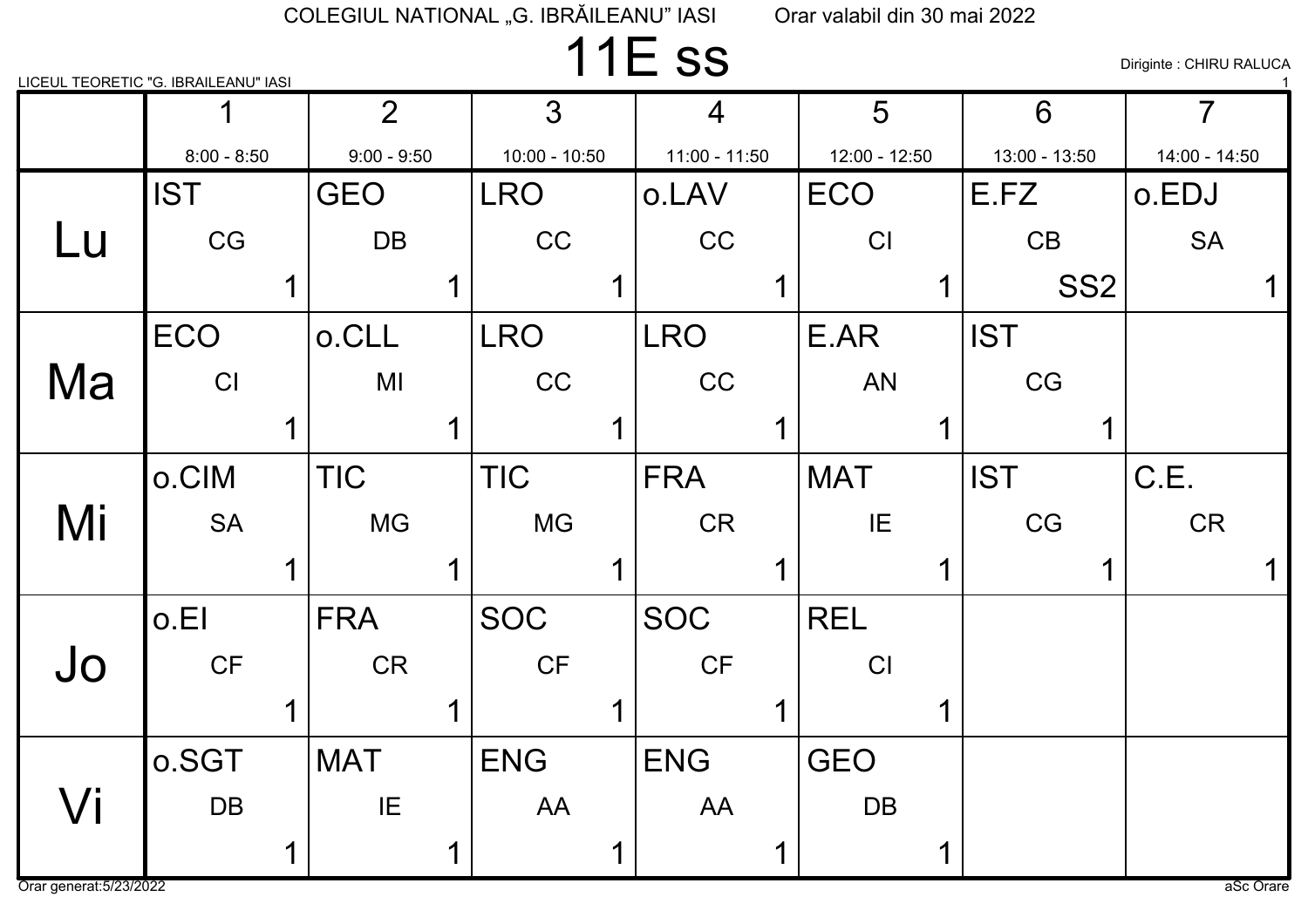| LICEUL TEORETIC "G. IBRAILEANU" IASI |            |                |                |            |                |                |            |                 |                |            | Diriginte : REDINCIUC IULIANA | H <sub>2</sub> |
|--------------------------------------|------------|----------------|----------------|------------|----------------|----------------|------------|-----------------|----------------|------------|-------------------------------|----------------|
|                                      |            | 1              |                |            | $\overline{2}$ |                |            | 3               |                |            | $\overline{4}$                |                |
|                                      |            | $8:00 - 8:50$  |                |            | $9:00 - 9:50$  |                |            | $10:00 - 10:50$ |                |            | $11:00 - 11:50$               |                |
|                                      | <b>DPE</b> |                |                | <b>CLR</b> |                |                | <b>MEM</b> |                 |                | <b>REL</b> |                               |                |
| Lu                                   |            | R <sub>l</sub> |                |            | R <sub>l</sub> |                |            | R <sub>l</sub>  |                |            | AC                            |                |
|                                      |            |                | H <sub>2</sub> |            |                | H <sub>2</sub> |            |                 | H <sub>2</sub> |            |                               | H <sub>2</sub> |
|                                      | <b>CLR</b> |                |                | <b>MEM</b> |                |                | <b>MEM</b> |                 |                | <b>MM</b>  |                               |                |
| Ma                                   |            | R <sub>l</sub> |                |            | R <sub>l</sub> |                |            | R <sub>l</sub>  |                |            | R <sub>l</sub>                |                |
|                                      |            |                | H <sub>2</sub> |            |                | H <sub>2</sub> |            |                 | H <sub>2</sub> |            |                               | H <sub>2</sub> |
|                                      | <b>CLR</b> |                |                | E.FZ       |                |                | E.FZ       |                 |                | <b>AVA</b> |                               |                |
| Mi                                   |            | R <sub>l</sub> |                |            | PA             |                |            | <b>PA</b>       |                |            | R <sub>l</sub>                |                |
|                                      |            |                | H <sub>2</sub> |            |                | H <sub>2</sub> |            |                 | H <sub>2</sub> |            |                               | H <sub>2</sub> |
|                                      | <b>FRA</b> |                |                | <b>CLR</b> |                |                | <b>MM</b>  |                 |                | <b>AVA</b> |                               |                |
| Jo                                   |            | <b>MG</b>      |                |            | R <sub>l</sub> |                |            | R <sub>l</sub>  |                |            | R <sub>l</sub>                |                |
|                                      |            |                | H <sub>2</sub> |            |                | H <sub>2</sub> |            |                 | H <sub>2</sub> |            |                               | H <sub>2</sub> |
|                                      | <b>DPE</b> |                |                | <b>MEM</b> |                |                | <b>CLR</b> |                 |                | o.IP       |                               |                |
| Vi                                   |            | $\mathsf{RI}$  |                |            | R <sub>l</sub> |                |            | R <sub>l</sub>  |                |            | R <sub>l</sub>                |                |
|                                      |            |                | H <sub>2</sub> |            |                | H <sub>2</sub> |            |                 | H <sub>2</sub> |            |                               | H <sub>2</sub> |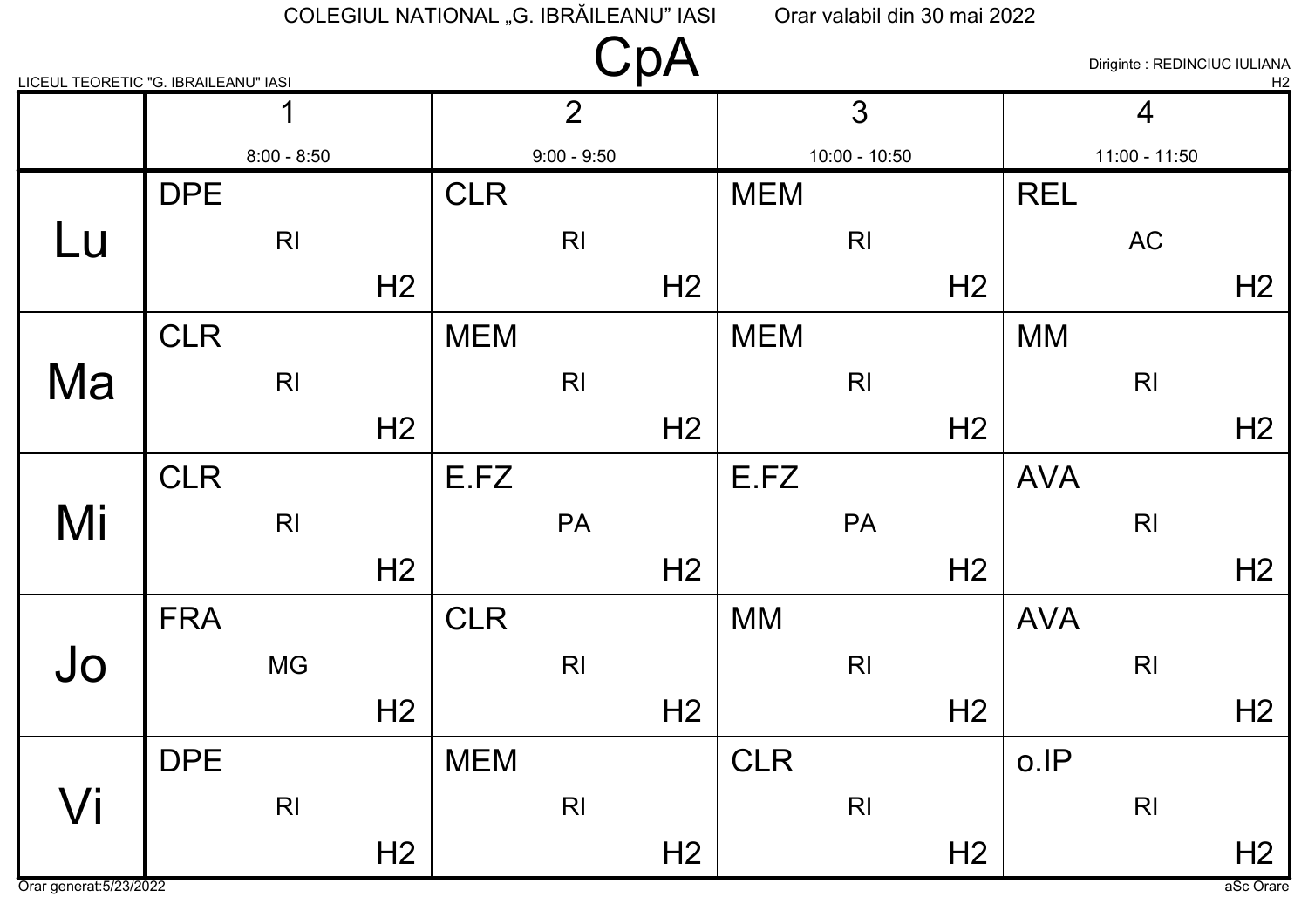| LICEUL TEORETIC "G. IBRAILEANU" IASI |            |               |                |            |                | $\mathsf{CpB}$ |            |                 |                |            | Diriginte : POPA MADALINA | H <sub>3</sub> |
|--------------------------------------|------------|---------------|----------------|------------|----------------|----------------|------------|-----------------|----------------|------------|---------------------------|----------------|
|                                      |            | $\mathbf 1$   |                |            | $\overline{2}$ |                |            | 3               |                |            | $\overline{4}$            |                |
|                                      |            | $8:00 - 8:50$ |                |            | $9:00 - 9:50$  |                |            | $10:00 - 10:50$ |                |            | $11:00 - 11:50$           |                |
|                                      | <b>CLR</b> |               |                | <b>CLR</b> |                |                | <b>MEM</b> |                 |                | <b>MM</b>  |                           |                |
| Lu                                   |            | <b>PM</b>     |                |            | <b>PM</b>      |                |            | <b>PM</b>       |                |            | <b>PM</b>                 |                |
|                                      |            |               | H <sub>3</sub> |            |                | H <sub>3</sub> |            |                 | H <sub>3</sub> |            |                           | H3             |
|                                      | <b>DPE</b> |               |                | <b>MEM</b> |                |                | <b>CLR</b> |                 |                | <b>AVA</b> |                           |                |
| Ma                                   |            | <b>PM</b>     |                |            | <b>PM</b>      |                |            | <b>PM</b>       |                |            | <b>PM</b>                 |                |
|                                      |            |               | H <sub>3</sub> |            |                | H3             |            |                 | H <sub>3</sub> |            |                           | H3             |
|                                      | <b>REL</b> |               |                | <b>MEM</b> |                |                | <b>CLR</b> |                 |                | <b>DPE</b> |                           |                |
| Mi                                   |            | AC            |                |            | <b>PM</b>      |                |            | <b>PM</b>       |                |            | <b>PM</b>                 |                |
|                                      |            |               | H <sub>3</sub> |            |                | H <sub>3</sub> |            |                 | H <sub>3</sub> |            |                           | H <sub>3</sub> |
|                                      | E.FZ       |               |                | E.FZ       |                |                | <b>ENG</b> |                 |                | o.IP       |                           |                |
| Jo                                   |            | <b>PA</b>     |                |            | <b>PA</b>      |                |            | PG              |                |            | <b>PM</b>                 |                |
|                                      |            |               | H <sub>3</sub> |            |                | H <sub>3</sub> |            |                 | H <sub>3</sub> |            |                           | H <sub>3</sub> |
|                                      | <b>CLR</b> |               |                | <b>MEM</b> |                |                | <b>AVA</b> |                 |                | <b>MM</b>  |                           |                |
| Vi                                   |            | <b>PM</b>     |                |            | PM             |                |            | PM              |                |            | <b>PM</b>                 |                |
|                                      |            |               | H3             |            |                | H3             |            |                 | H3             |            |                           | H3             |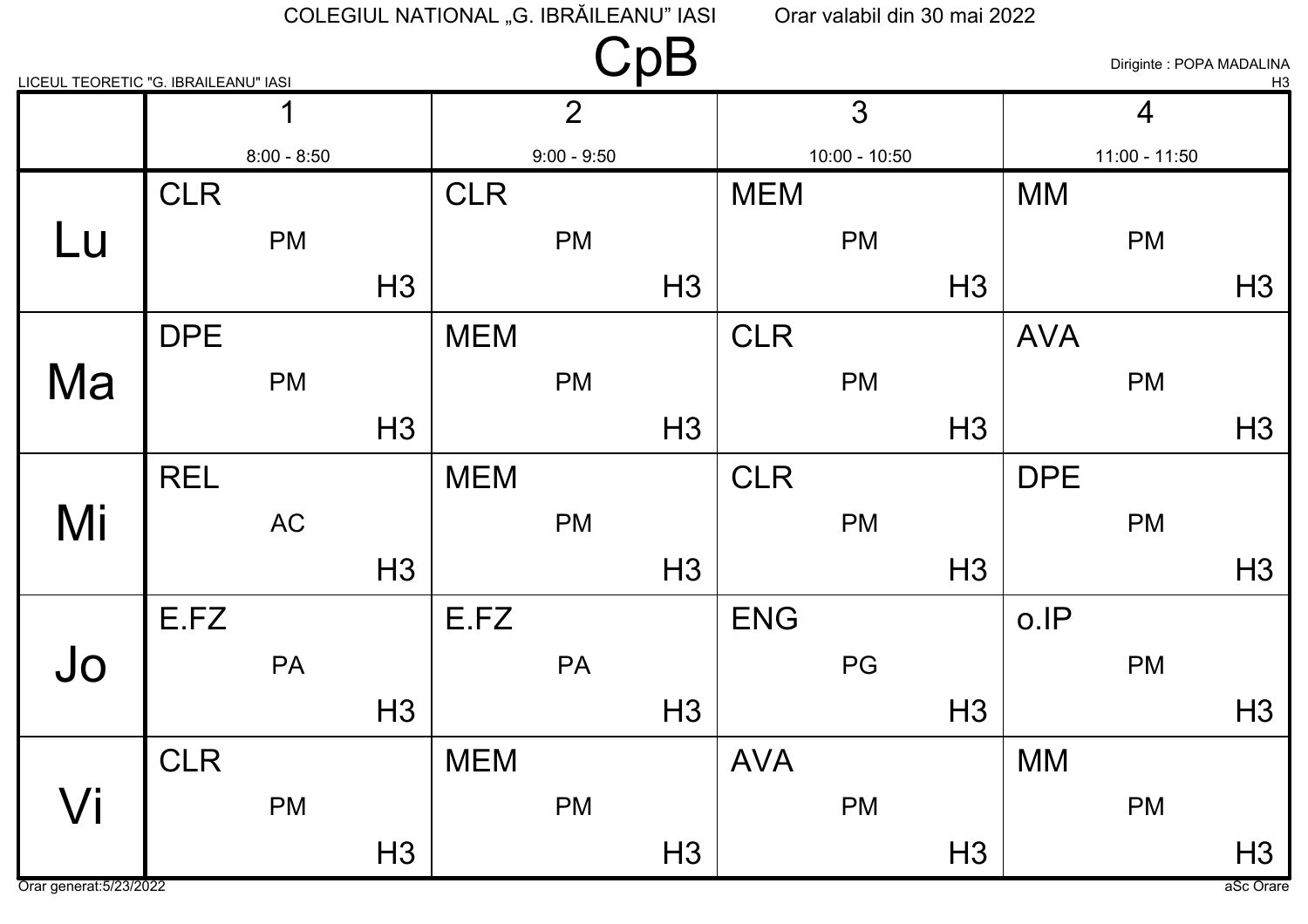| LICEUL TEORETIC "G. IBRAILEANU" IASI |            |               |                 |            |                | 1A              |            |                 |                |            | Diriginte : LUPU OANA |                |
|--------------------------------------|------------|---------------|-----------------|------------|----------------|-----------------|------------|-----------------|----------------|------------|-----------------------|----------------|
|                                      |            |               |                 |            | $\overline{2}$ |                 |            | 3               |                |            | $\overline{4}$        |                |
|                                      |            | $8:00 - 8:50$ |                 |            | $9:00 - 9:50$  |                 |            | $10:00 - 10:50$ |                |            | $11:00 - 11:50$       |                |
|                                      | <b>REL</b> |               |                 | <b>ENG</b> |                |                 | <b>MEM</b> |                 |                | <b>DPE</b> |                       |                |
| <b>Lu</b>                            |            | AC            |                 |            | PG             |                 |            | LO              |                |            | LO                    |                |
|                                      |            |               | $\overline{4}$  |            |                | $\overline{4}$  |            |                 | $\overline{4}$ |            |                       | $\overline{4}$ |
|                                      | E.FZ       |               |                 | E.FZ       |                |                 | <b>CLR</b> |                 |                | <b>CLR</b> |                       |                |
| Ma                                   |            | CB            |                 |            | CB             |                 |            | LO              |                |            | LO                    |                |
|                                      |            |               | SS <sub>2</sub> |            |                | SS <sub>2</sub> |            |                 | $\overline{4}$ |            |                       | $\overline{4}$ |
|                                      | <b>MEM</b> |               |                 | <b>CLR</b> |                |                 | <b>CLR</b> |                 |                | <b>MM</b>  |                       |                |
| Mi                                   |            | LO            |                 |            | LO             |                 |            | LO              |                |            | LO                    |                |
|                                      |            |               | $\overline{4}$  |            |                | $\overline{4}$  |            |                 | $\overline{4}$ |            |                       | $\overline{4}$ |
|                                      | <b>MEM</b> |               |                 | <b>CLR</b> |                |                 | <b>CLR</b> |                 |                | <b>MM</b>  |                       |                |
| Jo                                   |            | LO            |                 |            | LO             |                 |            | LO              |                |            | LO                    |                |
|                                      |            |               | $\overline{4}$  |            |                | 4               |            |                 | $\overline{4}$ |            |                       | $\overline{4}$ |
|                                      | <b>MEM</b> |               |                 | <b>CLR</b> |                |                 | <b>AVA</b> |                 |                | <b>AVA</b> |                       |                |
| Vi                                   |            | LO            |                 |            | LO             |                 |            | LO              |                |            | LO                    |                |
|                                      |            |               | $\overline{4}$  |            |                | $\overline{4}$  |            |                 | $\overline{4}$ |            |                       | $\overline{4}$ |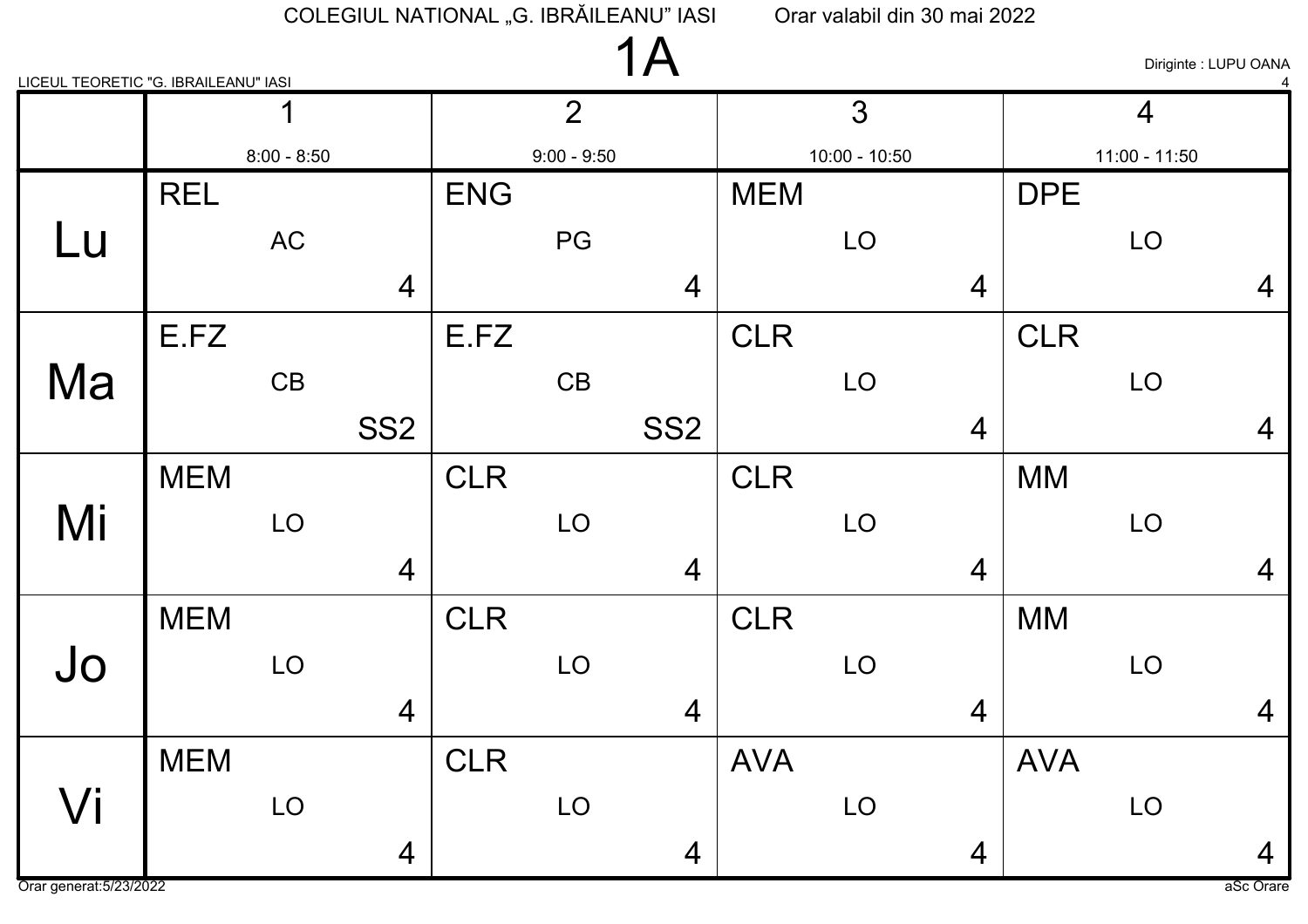| LICEUL TEORETIC "G. IBRAILEANU" IASI |            |               |   |            | 1B             |   |            |                 |                 |            |                 | Diriginte : LISNIC SEBASTIAN |
|--------------------------------------|------------|---------------|---|------------|----------------|---|------------|-----------------|-----------------|------------|-----------------|------------------------------|
|                                      |            | 1             |   |            | $\overline{2}$ |   |            | 3               |                 |            | $\overline{4}$  |                              |
|                                      |            | $8:00 - 8:50$ |   |            | $9:00 - 9:50$  |   |            | $10:00 - 10:50$ |                 |            | $11:00 - 11:50$ |                              |
|                                      | <b>DPE</b> |               |   | <b>MEM</b> |                |   | E.FZ       |                 |                 | <b>MM</b>  |                 |                              |
| Lu                                   |            | <b>LS</b>     |   |            | <b>LS</b>      |   |            | PC              |                 |            | <b>LS</b>       |                              |
|                                      |            |               | 5 |            |                | 5 |            |                 | SS <sub>1</sub> |            |                 | 5                            |
|                                      | <b>CLR</b> |               |   | <b>GER</b> |                |   | <b>CLR</b> |                 |                 | E.FZ       |                 |                              |
| Ma                                   |            | <b>LS</b>     |   |            | <b>BC</b>      |   |            | <b>LS</b>       |                 |            | PC              |                              |
|                                      |            |               | 5 |            |                | 5 |            |                 | 5               |            |                 | SS <sub>1</sub>              |
|                                      | <b>MEM</b> |               |   | <b>REL</b> |                |   | <b>CLR</b> |                 |                 | <b>CLR</b> |                 |                              |
| Mi                                   |            | <b>LS</b>     |   |            | <b>AC</b>      |   |            | <b>LS</b>       |                 |            | <b>LS</b>       |                              |
|                                      |            |               | 5 |            |                | 5 |            |                 | 5               |            |                 | 5                            |
|                                      | <b>MEM</b> |               |   | <b>CLR</b> |                |   | <b>CLR</b> |                 |                 | <b>AVA</b> |                 |                              |
| Jo                                   |            | <b>LS</b>     |   |            | <b>LS</b>      |   |            | <b>LS</b>       |                 |            | <b>LS</b>       |                              |
|                                      |            |               | 5 |            |                | 5 |            |                 | 5               |            |                 | 5                            |
|                                      | <b>MEM</b> |               |   | <b>CLR</b> |                |   | <b>MM</b>  |                 |                 | <b>AVA</b> |                 |                              |
| Vi                                   |            | LS            |   |            | LS             |   |            | <b>LS</b>       |                 |            | LS              |                              |
|                                      |            |               | 5 |            |                | 5 |            |                 | 5               |            |                 | 5                            |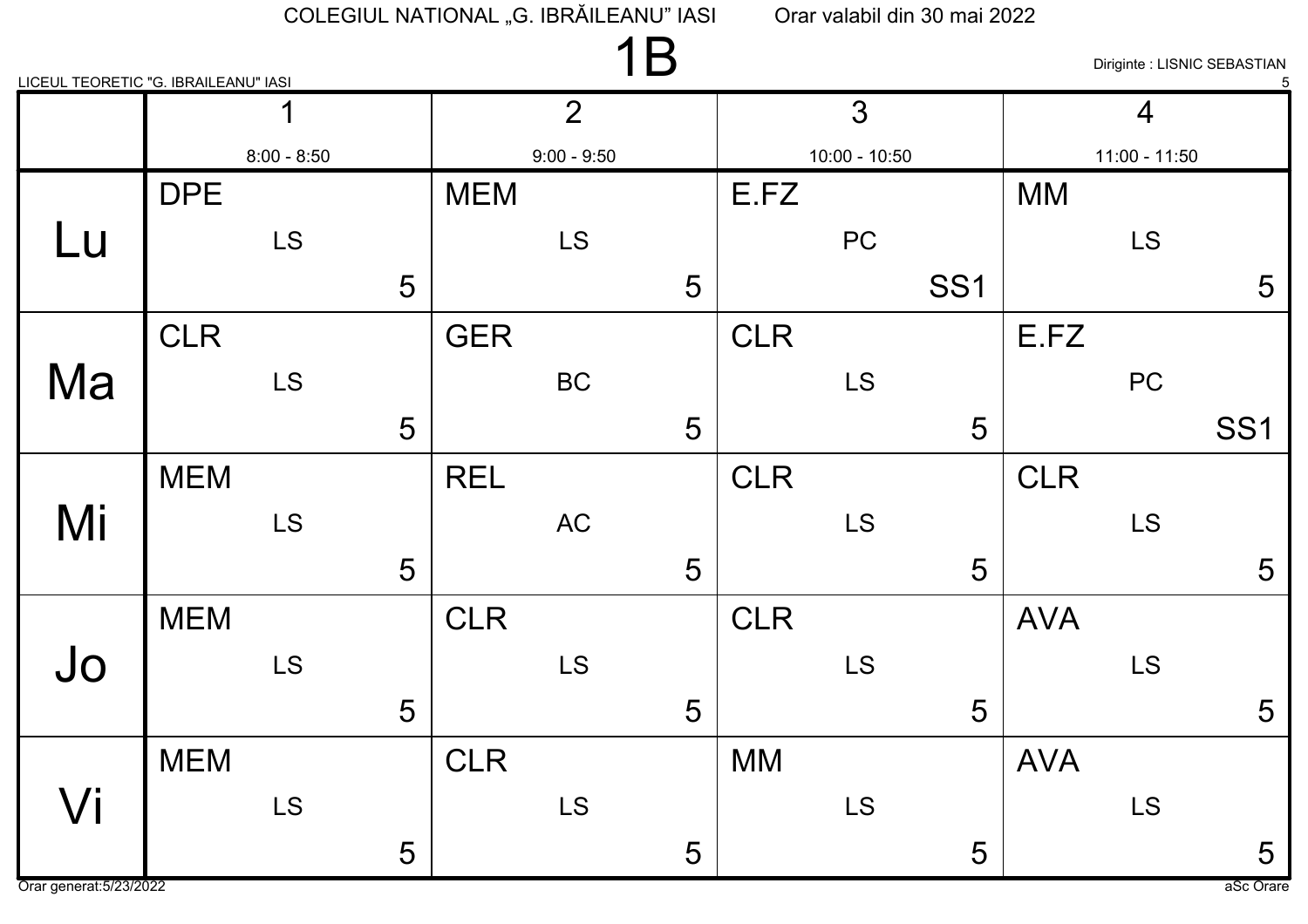|           | LICEUL TEORETIC "G. IBRAILEANU" IASI |    |               | 2A |            |                 |    |            | Diriginte : CHICU SMARANDA | 10 |
|-----------|--------------------------------------|----|---------------|----|------------|-----------------|----|------------|----------------------------|----|
|           | 1                                    |    | 2             |    |            | 3               |    |            | $\overline{4}$             |    |
|           | $8:00 - 8:50$                        |    | $9:00 - 9:50$ |    |            | $10:00 - 10:50$ |    |            | $11:00 - 11:50$            |    |
|           | E.FZ                                 |    | E.FZ          |    | <b>REL</b> |                 |    | <b>ENG</b> |                            |    |
| <u>Lu</u> | CB                                   |    | CB            |    |            | <b>AC</b>       |    |            | PG                         |    |
|           |                                      | 10 |               | 10 |            |                 | 10 |            |                            | 10 |
|           | <b>CLR</b>                           |    | <b>MM</b>     |    | <b>MEM</b> |                 |    | <b>CLR</b> |                            |    |
| Ma        | <b>CS</b>                            |    | CS            |    |            | <b>CS</b>       |    |            | <b>CS</b>                  |    |
|           |                                      | 10 |               | 10 |            |                 | 10 |            |                            | 10 |
|           | <b>DPE</b>                           |    | <b>MEM</b>    |    | <b>CLR</b> |                 |    | <b>CLR</b> |                            |    |
| Mi        | <b>CS</b>                            |    | <b>CS</b>     |    |            | <b>CS</b>       |    |            | <b>CS</b>                  |    |
|           |                                      | 10 |               | 10 |            |                 | 10 |            |                            | 10 |
|           | <b>CLR</b>                           |    | <b>MEM</b>    |    | <b>AVA</b> |                 |    | <b>MEM</b> |                            |    |
| Jo        | <b>CS</b>                            |    | <b>CS</b>     |    |            | <b>CS</b>       |    |            | <b>CS</b>                  |    |
|           |                                      | 10 |               | 10 |            |                 | 10 |            |                            | 10 |
|           | <b>AVA</b>                           |    | <b>MM</b>     |    | <b>MEM</b> |                 |    | <b>CLR</b> |                            |    |
| Vi        | CS                                   |    | CS            |    |            | CS              |    |            | CS                         |    |
|           |                                      | 10 |               | 10 |            |                 | 10 |            |                            | 10 |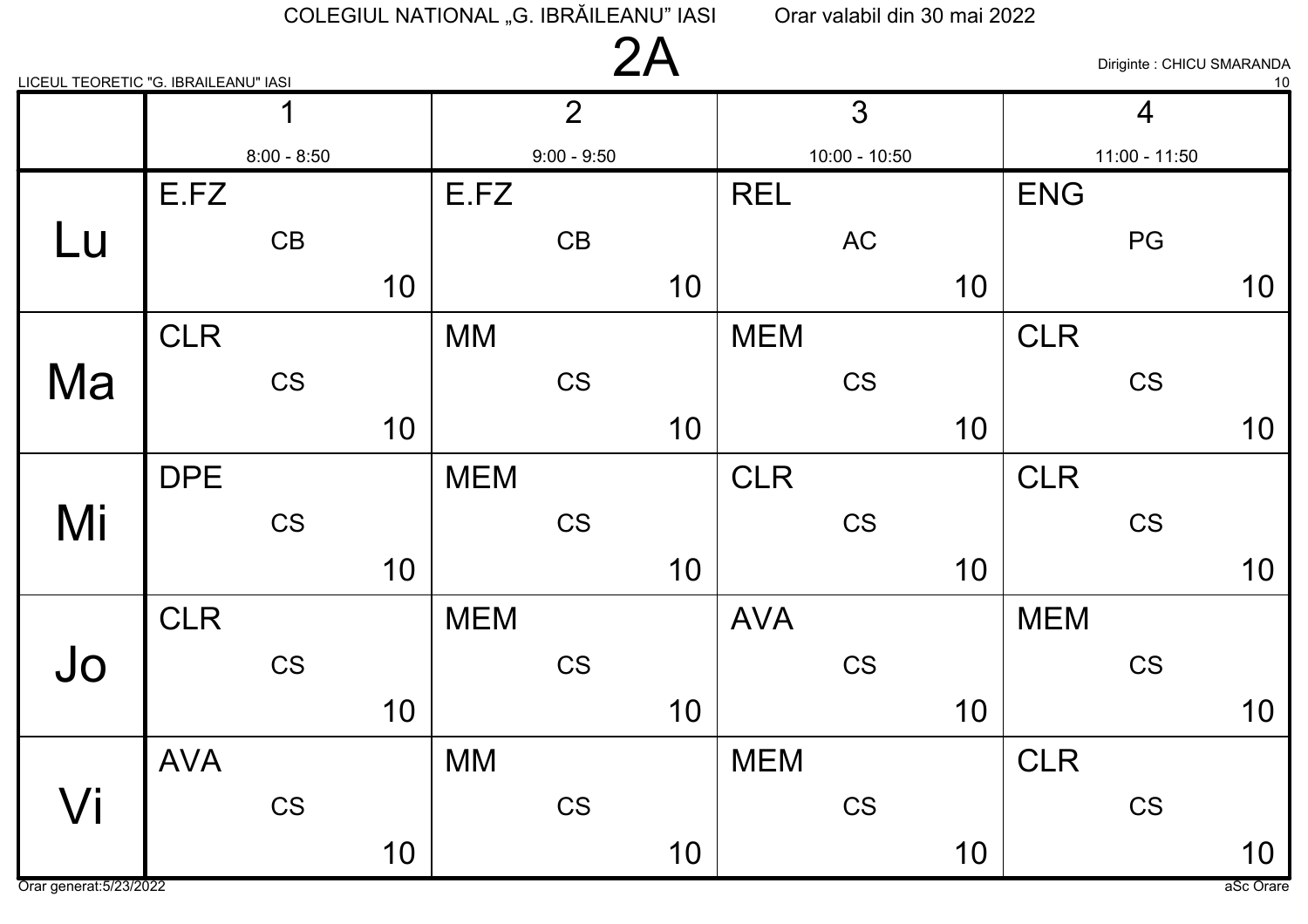| LICEUL TEORETIC "G. IBRAILEANU" IASI |            |                 |   |            | 2B             |   |            |                 |                 |            |                 | Diriginte : PETROVICI OANA |
|--------------------------------------|------------|-----------------|---|------------|----------------|---|------------|-----------------|-----------------|------------|-----------------|----------------------------|
|                                      |            | ◀               |   |            | $\overline{2}$ |   |            | 3               |                 |            | $\overline{4}$  |                            |
|                                      |            | $8:00 - 8:50$   |   |            | $9:00 - 9:50$  |   |            | $10:00 - 10:50$ |                 |            | $11:00 - 11:50$ |                            |
|                                      | <b>DPE</b> |                 |   | <b>REL</b> |                |   | <b>CLR</b> |                 |                 | <b>MEM</b> |                 |                            |
| Lu                                   |            | PO <sub>1</sub> |   |            | AC             |   |            | PO <sub>1</sub> |                 |            | PO              |                            |
|                                      |            |                 | 8 |            |                | 8 |            |                 | 8               |            |                 | 8                          |
|                                      | <b>MEM</b> |                 |   | <b>MEM</b> |                |   | <b>ENG</b> |                 |                 | <b>MM</b>  |                 |                            |
| Ma                                   |            | PO              |   |            | PO             |   |            | PG              |                 |            | PO              |                            |
|                                      |            |                 | 8 |            |                | 8 |            |                 | 8               |            |                 | 8                          |
|                                      | <b>CLR</b> |                 |   | <b>MEM</b> |                |   | E.FZ       |                 |                 | E.FZ       |                 |                            |
| Mi                                   |            | PO              |   |            | PO             |   |            | CB              |                 |            | CB              |                            |
|                                      |            |                 | 8 |            |                | 8 |            |                 | SS <sub>2</sub> |            |                 | SS <sub>2</sub>            |
|                                      | <b>CLR</b> |                 |   | <b>CLR</b> |                |   | <b>MEM</b> |                 |                 | <b>MM</b>  |                 |                            |
| Jo                                   |            | PO              |   |            | PO             |   |            | PO              |                 |            | PO              |                            |
|                                      |            |                 | 8 |            |                | 8 |            |                 | 8               |            |                 | 8                          |
|                                      | <b>CLR</b> |                 |   | <b>CLR</b> |                |   | <b>AVA</b> |                 |                 | <b>AVA</b> |                 |                            |
| Vi                                   |            | PO              |   |            | PO             |   |            | PO              |                 |            | PO              |                            |
|                                      |            |                 | 8 |            |                | 8 |            |                 | 8               |            |                 | 8                          |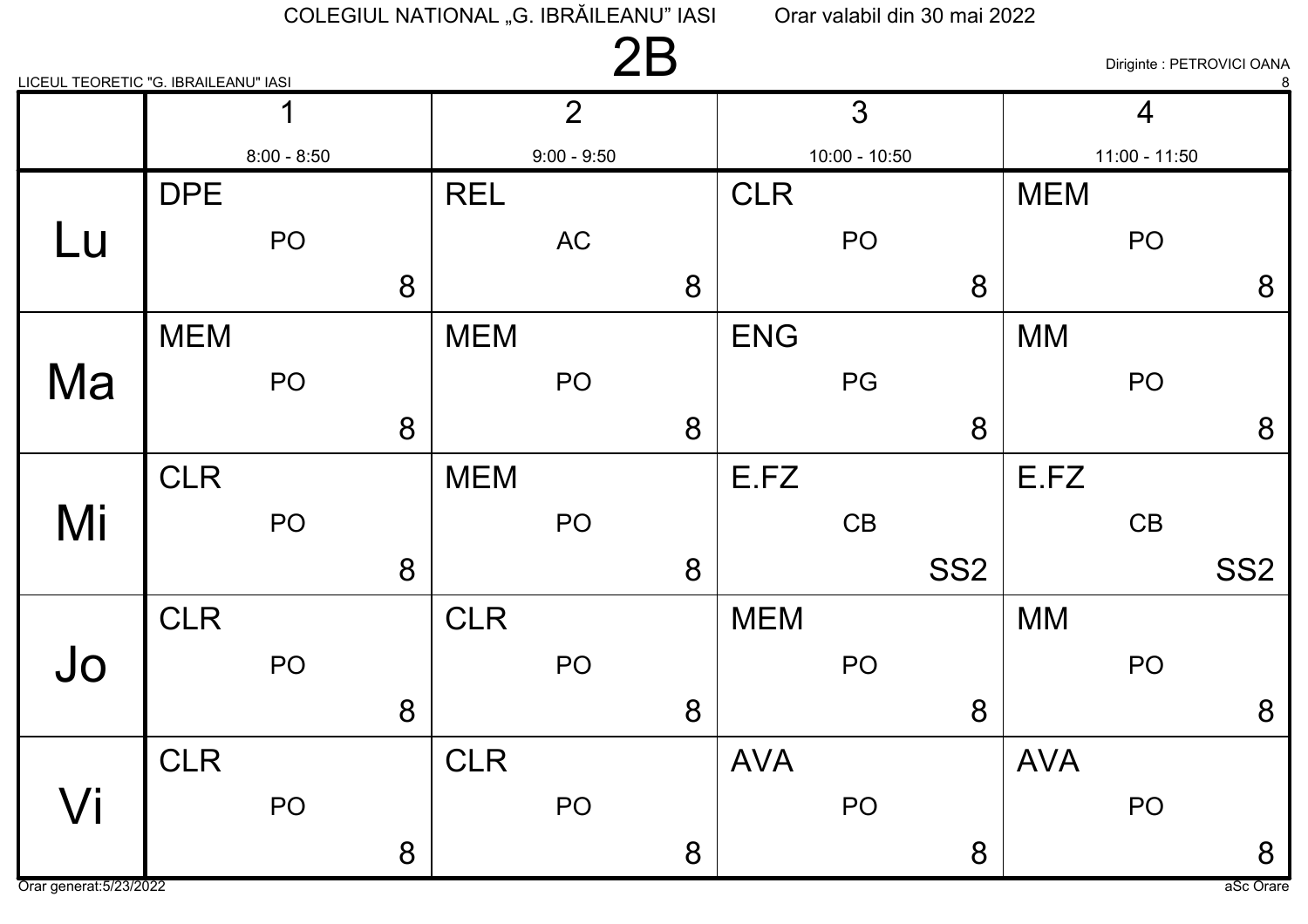| LICEUL TEORETIC "G. IBRAILEANU" IASI |            |                        |    |            |                | 3A |            |                        |    |            | Diriginte : DASCALU GABRIELA | H1 |
|--------------------------------------|------------|------------------------|----|------------|----------------|----|------------|------------------------|----|------------|------------------------------|----|
|                                      |            | 1                      |    |            | $\overline{2}$ |    |            | 3                      |    |            | $\overline{4}$               |    |
|                                      |            | $8:00 - 8:50$          |    |            | $9:00 - 9:50$  |    |            | $10:00 - 10:50$        |    |            | $11:00 - 11:50$              |    |
|                                      | <b>MM</b>  |                        |    | <b>MAT</b> |                |    | <b>LRO</b> |                        |    | <b>AVA</b> |                              |    |
| Lu                                   |            | <b>DG</b>              |    |            | DG             |    |            | <b>DG</b>              |    |            | <b>DG</b>                    |    |
|                                      |            |                        | H1 |            |                | H1 |            |                        | H1 |            |                              | H1 |
|                                      | <b>LRO</b> |                        |    | <b>MAT</b> |                |    | <b>STN</b> |                        |    | <b>AVA</b> |                              |    |
| Ma                                   |            | <b>DG</b>              |    |            | <b>DG</b>      |    |            | $\mathsf{D}\mathsf{G}$ |    |            | <b>DG</b>                    |    |
|                                      |            |                        | H1 |            |                | H1 |            |                        | H1 |            |                              | H1 |
|                                      | E.FZ       |                        |    | E.FZ       |                |    | <b>MAT</b> |                        |    | <b>REL</b> |                              |    |
| Mi                                   |            | CB                     |    |            | CB             |    |            | DG                     |    |            | <b>AC</b>                    |    |
|                                      |            |                        | H1 |            |                | H1 |            |                        | H1 |            |                              | H1 |
|                                      | <b>LRO</b> |                        |    | <b>LRO</b> |                |    | <b>ENG</b> |                        |    | <b>ENG</b> |                              |    |
| Jo                                   |            | <b>DG</b>              |    |            | DG             |    |            | <b>SL</b>              |    |            | <b>SL</b>                    |    |
|                                      |            |                        | H1 |            |                | H1 |            |                        | H1 |            |                              | H1 |
|                                      | <b>MAT</b> |                        |    | <b>LRO</b> |                |    | E.CV       |                        |    | JM         |                              |    |
| Vi                                   |            | $\mathsf{D}\mathsf{G}$ |    |            | <b>DG</b>      |    |            | $\mathsf{D}\mathsf{G}$ |    |            | DG                           |    |
|                                      |            |                        | H1 |            |                | H1 |            |                        | H1 |            |                              | H1 |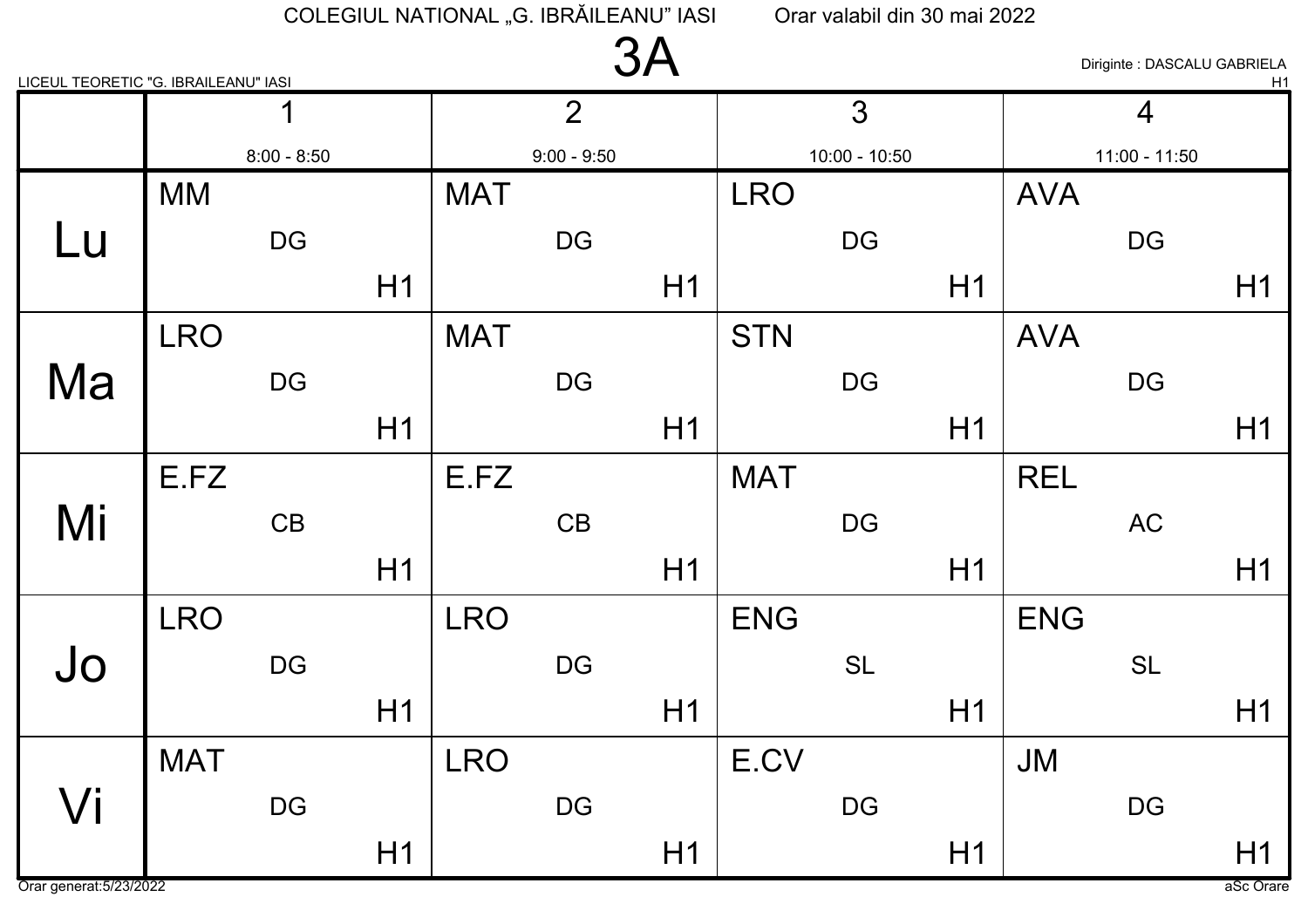| LICEUL TEORETIC "G. IBRAILEANU" IASI |            |               |                |            |                | <b>3B</b>      |            |                 |                |            | Diriginte: MOROSANU RAMONA | M1             |
|--------------------------------------|------------|---------------|----------------|------------|----------------|----------------|------------|-----------------|----------------|------------|----------------------------|----------------|
|                                      |            | 1             |                |            | $\overline{2}$ |                |            | 3               |                |            | $\overline{4}$             |                |
|                                      |            | $8:00 - 8:50$ |                |            | $9:00 - 9:50$  |                |            | $10:00 - 10:50$ |                |            | $11:00 - 11:50$            |                |
|                                      | <b>LRO</b> |               |                | <b>LRO</b> |                |                | <b>STN</b> |                 |                | <b>MM</b>  |                            |                |
| Lu                                   |            | <b>MR</b>     |                |            | <b>MR</b>      |                |            | <b>MR</b>       |                |            | <b>MR</b>                  |                |
|                                      |            |               | M <sub>1</sub> |            |                | M <sub>1</sub> |            |                 | M1             |            |                            | M <sub>1</sub> |
|                                      | E.FZ       |               |                | E.FZ       |                |                | <b>MAT</b> |                 |                | <b>LRO</b> |                            |                |
| Ma                                   |            | <b>PR</b>     |                |            | <b>PR</b>      |                |            | <b>MR</b>       |                |            | <b>MR</b>                  |                |
|                                      |            |               | M <sub>1</sub> |            |                | M <sub>1</sub> |            |                 | M <sub>1</sub> |            |                            | M <sub>1</sub> |
|                                      | <b>MAT</b> |               |                | <b>MAT</b> |                |                | <b>ENG</b> |                 |                | <b>ENG</b> |                            |                |
| Mi                                   |            | <b>MR</b>     |                |            | <b>MR</b>      |                |            | PG              |                |            | PG                         |                |
|                                      |            |               | M <sub>1</sub> |            |                | M <sub>1</sub> |            |                 | M1             |            |                            | M <sub>1</sub> |
|                                      | <b>LRO</b> |               |                | <b>MAT</b> |                |                | <b>JM</b>  |                 |                | <b>REL</b> |                            |                |
| Jo                                   |            | <b>MR</b>     |                |            | <b>MR</b>      |                |            | <b>MR</b>       |                |            | <b>AC</b>                  |                |
|                                      |            |               | M <sub>1</sub> |            |                | M <sub>1</sub> |            |                 | M1             |            |                            | M <sub>1</sub> |
|                                      | <b>LRO</b> |               |                | E.CV       |                |                | <b>AVA</b> |                 |                | <b>AVA</b> |                            |                |
| Vi                                   |            | <b>MR</b>     |                |            | <b>MR</b>      |                |            | <b>MR</b>       |                |            | <b>MR</b>                  |                |
|                                      |            |               | M1             |            |                | M1             |            |                 | M1             |            |                            | M1             |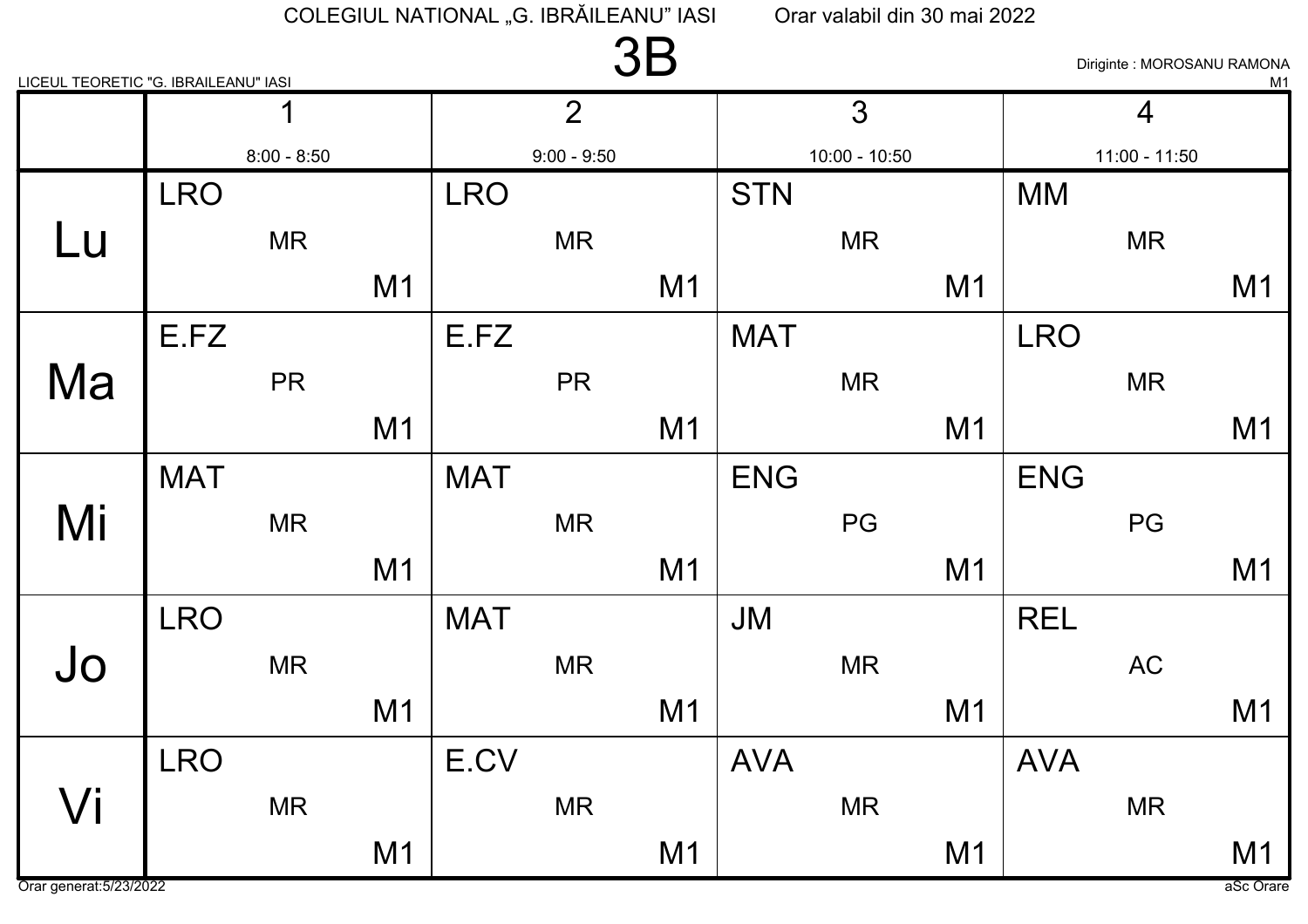|           | LICEUL TEORETIC "G. IBRAILEANU" IASI |                |            |                | 3C             |            |                 |                |            | Diriginte : MARCHITAN ELENA | M <sub>2</sub> |
|-----------|--------------------------------------|----------------|------------|----------------|----------------|------------|-----------------|----------------|------------|-----------------------------|----------------|
|           | 1                                    |                |            | $\overline{2}$ |                |            | 3               |                |            | $\overline{4}$              |                |
|           | $8:00 - 8:50$                        |                |            | $9:00 - 9:50$  |                |            | $10:00 - 10:50$ |                |            | $11:00 - 11:50$             |                |
|           | <b>ENG</b>                           |                | <b>ENG</b> |                |                | <b>MAT</b> |                 |                | <b>LRO</b> |                             |                |
| <u>Lu</u> | <b>SL</b>                            |                |            | <b>SL</b>      |                |            | ME              |                |            | ME                          |                |
|           |                                      | M <sub>2</sub> |            |                | M <sub>2</sub> |            |                 | M <sub>2</sub> |            |                             | M <sub>2</sub> |
|           | <b>MAT</b>                           |                | <b>LRO</b> |                |                | <b>LRO</b> |                 |                | <b>JM</b>  |                             |                |
| Ma        | ME                                   |                |            | ME             |                |            | ME              |                |            | ME                          |                |
|           |                                      | M <sub>2</sub> |            |                | M <sub>2</sub> |            |                 | M <sub>2</sub> |            |                             | M <sub>2</sub> |
|           | <b>MAT</b>                           |                | <b>LRO</b> |                |                | <b>LRO</b> |                 |                | E.CV       |                             |                |
| Mi        | ME                                   |                |            | <b>ME</b>      |                |            | ME              |                |            | ME                          |                |
|           |                                      | M <sub>2</sub> |            |                | M <sub>2</sub> |            |                 | M <sub>2</sub> |            |                             | M <sub>2</sub> |
|           | E.FZ                                 |                | E.FZ       |                |                | <b>REL</b> |                 |                | <b>MAT</b> |                             |                |
| Jo        | CB                                   |                |            | CB             |                |            | <b>AC</b>       |                |            | ME                          |                |
|           |                                      | M <sub>2</sub> |            |                | M <sub>2</sub> |            |                 | M <sub>2</sub> |            |                             | M <sub>2</sub> |
|           | <b>STN</b>                           |                | <b>AVA</b> |                |                | <b>AVA</b> |                 |                | <b>MM</b>  |                             |                |
| Vi        | ME                                   |                |            | <b>ME</b>      |                |            | ME              |                |            | ME                          |                |
|           |                                      | M <sub>2</sub> |            |                | M <sub>2</sub> |            |                 | M <sub>2</sub> |            |                             | M <sub>2</sub> |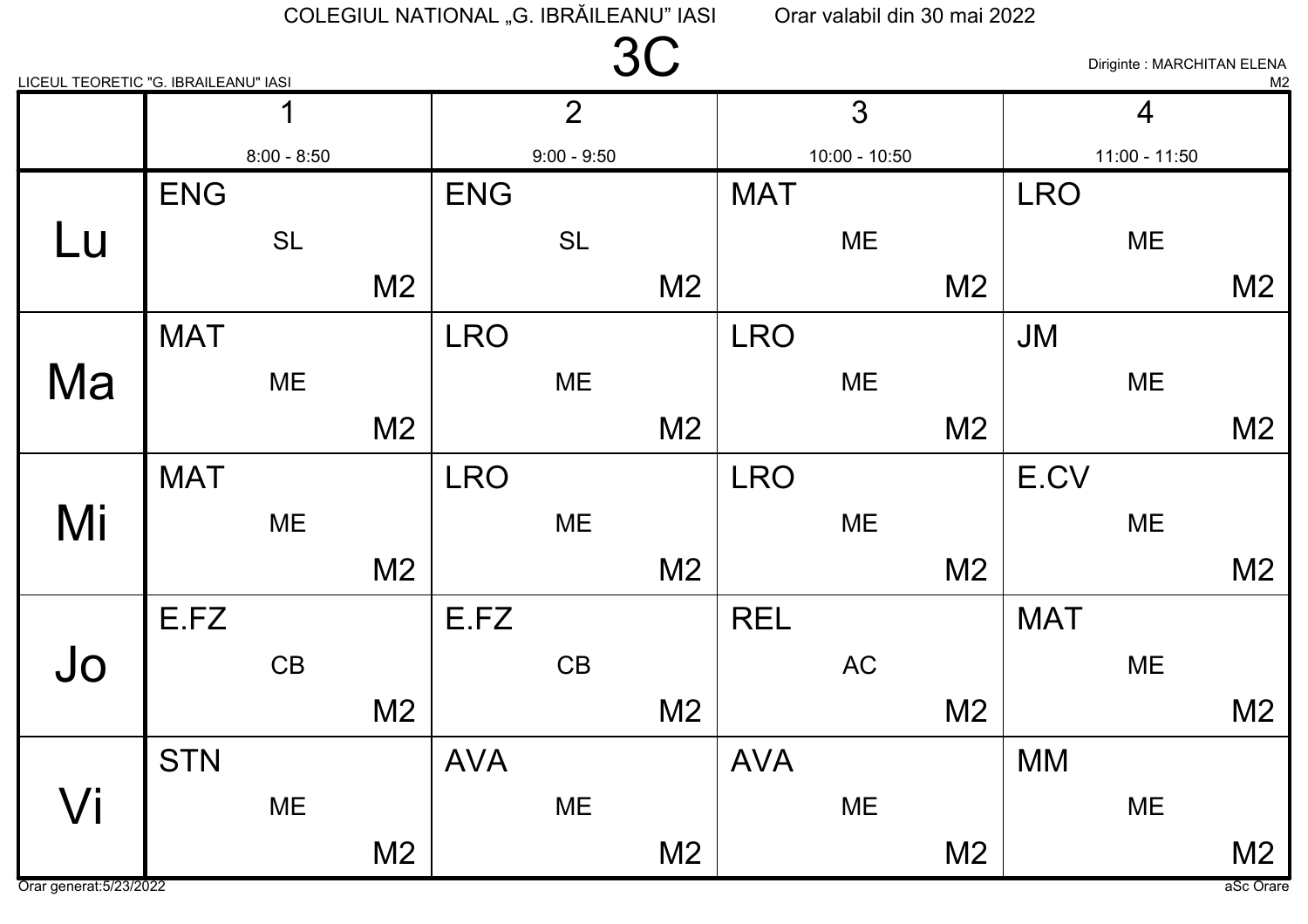|    | LICEUL TEORETIC "G. IBRAILEANU" IASI |                |            |                         | 4A         |                 |                 |            |                 |                 |            | Diriginte : CONDURACHE ANDREEA |                |
|----|--------------------------------------|----------------|------------|-------------------------|------------|-----------------|-----------------|------------|-----------------|-----------------|------------|--------------------------------|----------------|
|    |                                      |                |            | $\overline{2}$          |            | $\overline{3}$  |                 |            | $\overline{4}$  |                 |            | 5                              |                |
|    | $8:00 - 8:50$                        |                |            | $9:00 - 9:50$           |            | $10:00 - 10:50$ |                 |            | $11:00 - 11:50$ |                 |            | 12:00 - 12:50                  |                |
|    | <b>LRO</b>                           |                | <b>MAT</b> |                         | <b>GER</b> |                 |                 | <b>GER</b> |                 |                 | <b>REL</b> |                                |                |
| Lu | CA                                   |                |            | CA                      |            | <b>BC</b>       |                 |            | <b>BC</b>       |                 |            | AC                             |                |
|    |                                      | $\overline{7}$ |            | $\overline{\mathbf{z}}$ |            |                 | $\overline{7}$  |            |                 | $\overline{7}$  |            |                                | 7              |
|    | <b>LRO</b>                           |                | <b>MAT</b> |                         | E.FZ       |                 |                 | E.FZ       |                 |                 |            |                                |                |
| Ma | CA                                   |                |            | CA                      |            | CB              |                 |            | CB              |                 |            |                                |                |
|    |                                      | $\overline{7}$ |            | 7                       |            |                 | SS <sub>2</sub> |            |                 | SS <sub>2</sub> |            |                                |                |
|    | <b>LRO</b>                           |                | <b>MAT</b> |                         | <b>GEO</b> |                 |                 | <b>JM</b>  |                 |                 |            |                                |                |
| Mi | CA                                   |                |            | CA                      |            | CA              |                 |            | CA              |                 |            |                                |                |
|    |                                      | $\overline{7}$ |            | 7                       |            |                 | $\overline{7}$  |            |                 | $\overline{7}$  |            |                                |                |
|    | <b>LRO</b>                           |                | <b>MAT</b> |                         | <b>STN</b> |                 |                 | <b>MM</b>  |                 |                 |            |                                |                |
| Jo | CA                                   |                |            | CA                      |            | CA              |                 |            | CA              |                 |            |                                |                |
|    |                                      | $\overline{7}$ |            | 7                       |            |                 | $\overline{7}$  |            |                 | 7               |            |                                |                |
|    | <b>LRO</b>                           |                | o.MD       |                         | <b>IST</b> |                 |                 | E.CV       |                 |                 | <b>AVA</b> |                                |                |
| Vi | CA                                   |                |            | CA                      |            | CA              |                 |            | CA              |                 |            | CA                             |                |
|    |                                      | $\overline{7}$ |            | $\overline{7}$          |            |                 | $\overline{7}$  |            |                 | $\overline{7}$  |            |                                | $\overline{7}$ |